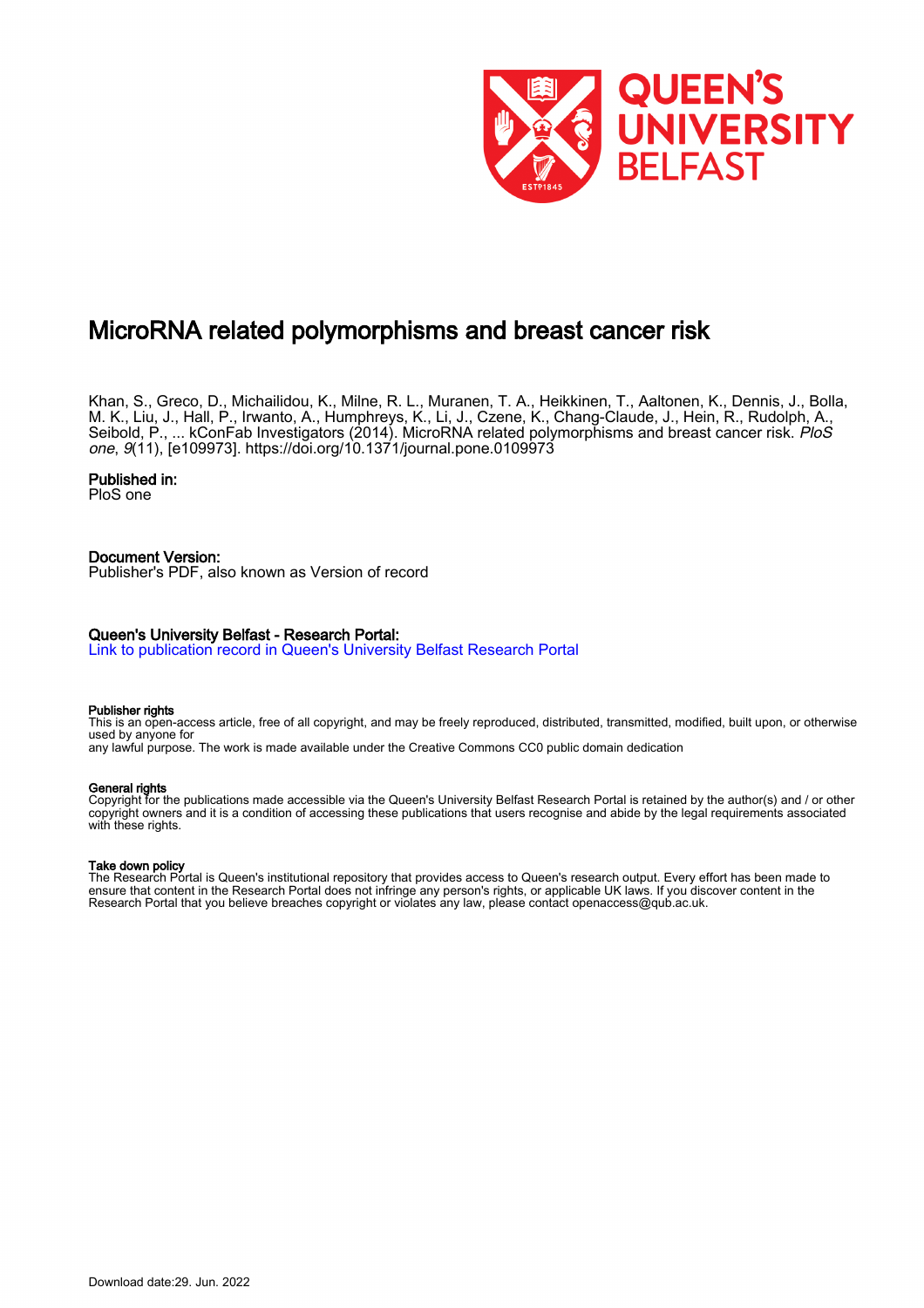# MicroRNA Related Polymorphisms and Breast Cancer Risk



Sofia Khan<sup>1</sup>, Dario Greco<sup>1,2</sup>, Kyriaki Michailidou<sup>3</sup>, Roger L. Milne<sup>4,5</sup>, Taru A. Muranen<sup>1</sup>, Tuomas Heikkinen<sup>1</sup>, Kirsimari Aaltonen<sup>1,6,7</sup>, Joe Dennis<sup>3</sup>, Manjeet K. Bolla<sup>3</sup>, Jianjun Liu<sup>8</sup>, Per Hall<sup>9</sup>, Astrid Irwanto<sup>8</sup>, Keith Humphreys<sup>9</sup>, Jingmei Li<sup>8</sup>, Kamila Czene<sup>9</sup>, Jenny Chang-Claude<sup>10</sup>, Rebecca Hein<sup>10,11</sup>, Anja Rudolph<sup>10</sup>, Petra Seibold<sup>10</sup>, Dieter Flesch-Janys<sup>12</sup>, Olivia Fletcher<sup>13</sup>, Julian Peto<sup>14</sup>, Isabel dos Santos Silva<sup>14</sup>, Nichola Johnson<sup>13</sup>, Lorna Gibson<sup>14</sup>, Zoe Aitken<sup>14</sup>, John L. Hopper<sup>15</sup>, Helen Tsimiklis<sup>16</sup>, Minh Bui<sup>15</sup>, Enes Makalic<sup>15</sup>, Daniel F. Schmidt<sup>15</sup>, Melissa C. Southey<sup>16</sup>, Carmel Apicella<sup>15</sup>, Jennifer Stone<sup>15</sup>, Quinten Waisfisz<sup>17</sup>, Hanne Meijers-Heijboer<sup>17</sup>, Muriel A. Adank<sup>17</sup>, Rob B. van der Luijt<sup>18</sup>, Alfons Meindl<sup>19</sup>, Rita K. Schmutzler<sup>20,21,22,23</sup>, Bertram Müller-Myhsok<sup>24</sup>, Peter Lichtner<sup>25</sup>, Clare Turnbull<sup>26</sup>, Nazneen Rahman<sup>26</sup>, Stephen J. Chanock<sup>27</sup>, David J. Hunter<sup>28,29</sup>, Angela Cox<sup>30</sup>, Simon S. Cross<sup>31</sup>, Malcolm W. R. Reed<sup>30</sup>, Marjanka K. Schmidt<sup>32</sup>, Annegien Broeks<sup>32</sup>, Laura J. Van't Veer<sup>32</sup>, Frans B. Hogervorst<sup>32</sup>, Peter A. Fasching<sup>33,34</sup>, Michael G. Schrauder<sup>33</sup>, Arif B. Ekici<sup>35</sup>, Matthias W. Beckmann<sup>33</sup>, Stig E. Bojesen<sup>36,37</sup>, Børge G. Nordestgaard<sup>36,37</sup>, Sune F. Nielsen<sup>36,37</sup>, Henrik Flyger<sup>38</sup>, Javier Benitez<sup>39,40</sup>, Pilar M. Zamora<sup>41</sup>, Jose I. A. Perez<sup>42</sup>, Christopher A. Haiman<sup>43</sup>, Brian E. Henderson<sup>43</sup>, Fredrick Schumacher<sup>43</sup>, Loic Le Marchand<sup>44</sup>, Paul D. P. Pharoah<sup>3,45</sup>, Alison M. Dunning<sup>45</sup>, Mitul Shah<sup>45</sup>, Robert Luben<sup>46</sup>, Judith Brown<sup>3</sup>, Fergus J. Couch<sup>47</sup>, Xianshu Wang<sup>47</sup>, Celine Vachon<sup>48</sup>, Janet E. Olson<sup>48</sup>, Diether Lambrechts<sup>49,50</sup>, Matthieu Moisse<sup>49,50</sup>, Robert Paridaens<sup>51</sup>, Marie-Rose Christiaens<sup>51</sup>, Pascal Guénel<sup>52,53</sup>, Thérèse Truong<sup>52,53</sup>, Pierre Laurent-Puig<sup>54</sup>, Claire Mulot<sup>54</sup>, Frederick Marme<sup>55,56</sup>, Barbara Burwinkel<sup>55,57</sup>, Andreas Schneeweiss<sup>55,56</sup>, Christof Sohn<sup>55</sup>, Elinor J. Sawyer<sup>58</sup>, Ian Tomlinson<sup>59</sup>, Michael J. Kerin<sup>60</sup>, Nicola Miller<sup>60</sup>, Irene L. Andrulis<sup>61,62</sup>, Julia A. Knight<sup>63,64</sup>, Sandrine Tchatchou<sup>61</sup>, Anna Marie Mulligan<sup>65,66</sup>, Thilo Dörk<sup>67</sup>, Natalia V. Bogdanova<sup>68</sup>, Natalia N. Antonenkova<sup>69</sup>, Hoda Anton-Culver<sup>70</sup>, Hatef Darabi<sup>9</sup>, Mikael Eriksson<sup>9</sup>, Montserrat Garcia-Closas<sup>71,72</sup>, Jonine Figueroa<sup>27</sup>, Jolanta Lissowska<sup>73</sup>, Louise Brinton<sup>27</sup>, Peter Devilee<sup>74</sup>, Robert A. E. M. Tollenaar<sup>75</sup>, Caroline Seynaeve<sup>76</sup>, Christi J. van Asperen<sup>77</sup>, Vessela N. Kristensen<sup>78,79,80</sup>, kConFab Investigators<sup>81¶</sup>, Australian Ovarian Cancer Study Group<sup>81,82¶</sup>, Susan Slager<sup>48</sup>, Amanda E. Toland<sup>83</sup>, Christine B. Ambrosone<sup>84</sup>, Drakoulis Yannoukakos<sup>85</sup>, Annika Lindblom<sup>86</sup>, Sara Margolin<sup>87</sup>, Paolo Radice<sup>88</sup>, Paolo Peterlongo<sup>89</sup>, Monica Barile<sup>90</sup>, Paolo Mariani<sup>89,91</sup>, Maartje J. Hooning<sup>92</sup>, John W. M. Martens<sup>92</sup>, J. Margriet Collée<sup>93</sup>, Agnes Jager<sup>92</sup>, Anna Jakubowska<sup>94</sup>, Jan Lubinski<sup>94</sup>, Katarzyna Jaworska-Bieniek<sup>94,95</sup>, Katarzyna Durda<sup>94</sup>, Graham G. Giles<sup>4,5</sup>, Catriona McLean<sup>96</sup>, Hiltrud Brauch<sup>97,98</sup>, Thomas Brüning<sup>99</sup>, Yon-Dschun Ko<sup>100</sup>, The GENICA Network<sup>97,98,99,100,101,102,103¶</sup>, Hermann Brenner<sup>104,105</sup>, Aida Karina Dieffenbach<sup>104,105</sup>, Volker Arndt<sup>104</sup>, Christa Stegmaier<sup>106</sup>, Anthony Swerdlow<sup>107</sup>, Alan Ashworth<sup>13</sup>, Nick Orr<sup>13</sup>, Michael Jones<sup>71</sup>, Jacques Simard<sup>108</sup>, Mark S. Goldberg<sup>109,110</sup>, France Labrèche<sup>111</sup>, Martine Dumont<sup>108</sup>, Robert Winqvist<sup>112</sup>, Katri Pylkäs<sup>112</sup>, Arja Jukkola-Vuorinen<sup>113</sup>, Mervi Grip<sup>114</sup>, Vesa Kataja<sup>115,116</sup>, Veli-Matti Kosma<sup>117,118,119</sup>, Jaana M. Hartikainen<sup>117,118,119</sup>, Arto Mannermaa<sup>117,118,119</sup>, Ute Hamann<sup>101</sup>, Georgia Chenevix-Trench<sup>120</sup>, Carl Blomqvist<sup>7</sup>, Kristiina Aittomäki<sup>6</sup>, Douglas F. Easton<sup>3,45</sup>, Heli Nevanlinna<sup>1</sup>\*

1 Department of Obstetrics and Gynecology, University of Helsinki and Helsinki University Central Hospital, Helsinki, Finland, 2 Finnish Institute of Occupational Health, Helsinki, Finland, 3 Centre for Cancer Genetic Epidemiology, Department of Public Health and Primary Care, University of Cambridge, Cambridge, United Kingdom, 4 Cancer Epidemiology Centre, Cancer Council Victoria, Melbourne, Australia, 5 Centre for Epidemiology and Biostatistics, Melbourne School of Population and Global Health, The University of Melbourne, Melbourne, Australia, 6 Department of Clinical Genetics, University of Helsinki and Helsinki University Central Hospital, Helsinki, Finland, 7 Department of Oncology, University of Helsinki and Helsinki University Central Hospital, Helsinki, Finland, 8 Human Genetics Division, Genome Institute of Singapore, Singapore, Singapore, 9Department of Medical Epidemiology and Biostatistics, Karolinska Institutet, Stockholm, Sweden, 10 Division of Cancer Epidemiology, German Cancer Research Center (DKFZ), Heidelberg, Germany, 11 PMV Research Group at the Department of Child and Adolescent Psychiatry and Psychotherapy, University of Cologne, Cologne, Germany, 12 Department of Cancer Epidemiology/Clinical Cancer Registry and Institute for Medical Biometrics and Epidemiology, University Clinic Hamburg-Eppendorf, Hamburg, Germany, 13 Breakthrough Breast Cancer Research Centre, The Institute of Cancer Research, London, United Kingdom, 14 Department of Non-Communicable Disease Epidemiology Department, London School of Hygiene and Tropical Medicine, London, United Kingdom, 15 Centre for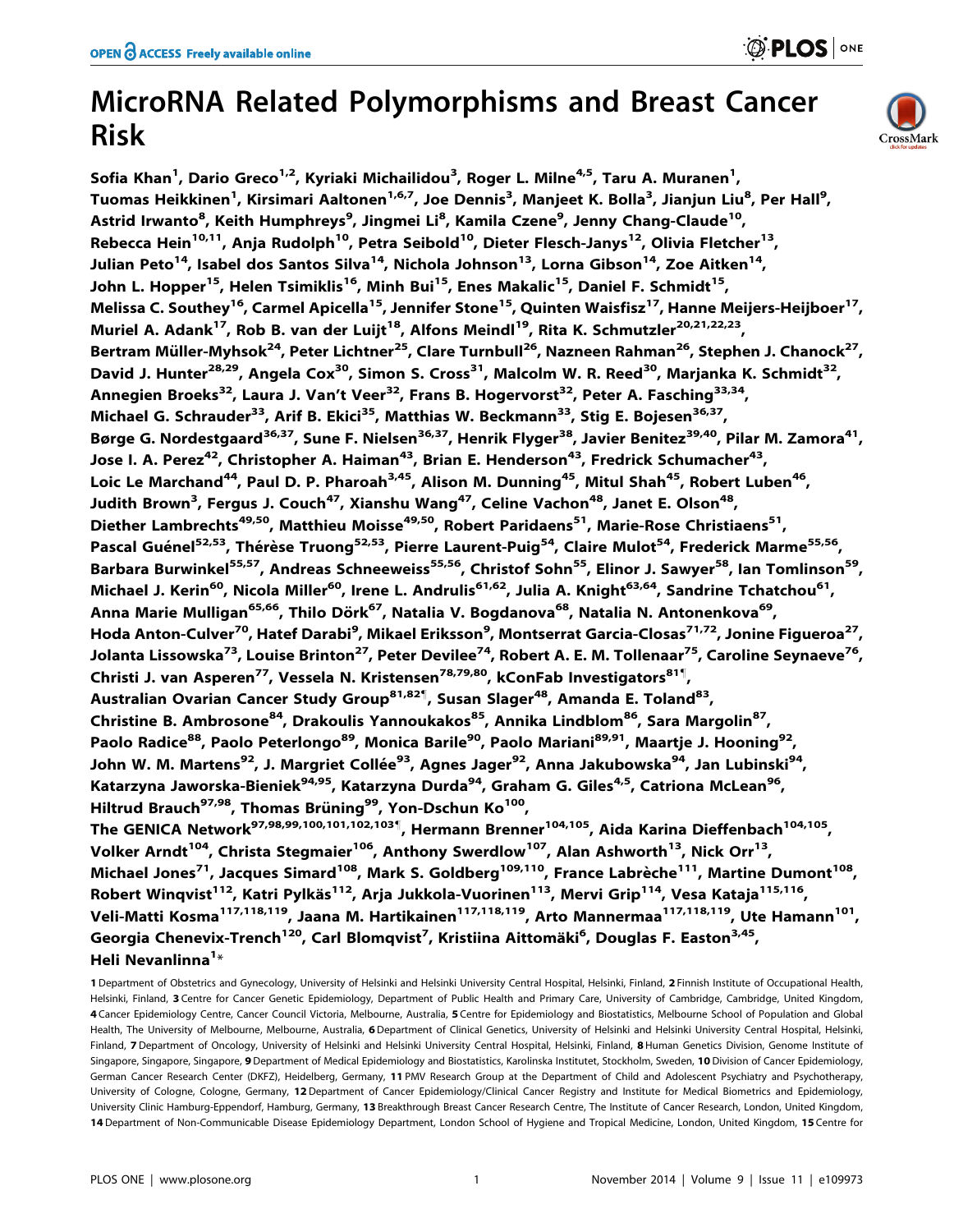Epidemiology and Biostatistics, Melbourne School of Population and Global Health, The University of Melbourne, Melbourne, Australia, 16 Department of Pathology, The University of Melbourne, Melbourne, Australia, 17 Department of Clinical Genetics, VU University Medical Center, Amsterdam, The Netherlands, 18 Department of Medical Genetics, University Medical Center Utrecht, Utrecht, The Netherlands, 19 Division of Gynaecology and Obstetrics, Technische Universität München, Munich, Germany, 20 Division of Molecular Gyneco-Oncology, Department of Gynaecology and Obstetrics, University Hospital of Cologne, Cologne, Germany, 21 Center of Familial Breast and Ovarian Cancer, University Hospital of Cologne, Cologne, Germany, 22 Center for Integrated Oncology (CIO), University Hospital of Cologne, Cologne, Germany, 23 Center for Molecular Medicine Cologne (CMMC), University of Cologne, Gologne, Germany, 24 Max Planck Institute of Psychiatry, Munich, Germany, 25 Institute of Human Genetics, Helmholtz Zentrum München, German Research Center for Environmental Health, Neuherberg, Germany, 26 Section of Cancer Genetics, Institute of Cancer Research, Sutton, United Kingdom, 27 Division of Cancer Epidemiology and Genetics, National Cancer Institute, Rockville, Maryland, United States of America, 28 Program in Molecular and Genetic Epidemiology, Harvard School of Public Health, Boston, Massachusetts, United States of America, 29 Department of Epidemiology, Harvard School of Public Health, Boston, Massachusetts, United States of America, 30 CRUK/YCR Sheffield Cancer Research Centre, Department of Oncology, University of Sheffield, Sheffield, United Kingdom, 31 Academic Unit of Pathology, Department of Neuroscience, University of Sheffield, Sheffield, United Kingdom, 32 Netherlands Cancer Institute, Antoni van Leeuwenhoek hospital, Amsterdam, The Netherlands, 33 University Breast Center Franconia, Department of Gynecology and Obstetrics, University Hospital Erlangen, Friedrich-Alexander University Erlangen-Nuremberg, Comprehensive Cancer Cancer Erlangen-EMN, Erlangen, Germany, 34 David Geffen School of Medicine, Department of Medicine Division of Hematology and Oncology, University of California Los Angeles, California, United States of America, 35 Institute of Human Genetics, University Hospital Erlangen, Friedrich-Alexander University Erlangen-Nuremberg, Comprehensive Cancer Center Erlangen-EMN, Erlangen, Germany, 36 Copenhagen General Population Study, Herlev Hospital, Copenhagen University Hospital, Copenhagen, Denmark, 37 Department of Clinical Biochemistry, Herlev Hospital, Copenhagen University Hospital, Copenhagen, Denmark, 38 Department of Breast Surgery, Herlev Hospital, Copenhagen University Hospital, Copenhagen, Denmark, 39 Human Genetics Group, Human Cancer Genetics Program, Spanish National Cancer Research Centre (CNIO), Madrid, Spain, 40 Centro de Investigación en Red de Enfermedades Raras (CIBERER), Valencia, Spain, 41 Servicio de Oncología Médica, Hospital Universitario La Paz, Madrid, Spain, 42 Servicio de Cirugía General y Especialidades, Hospital Monte Naranco, Oviedo, Spain, 43 Department of Preventive Medicine, Keck School of Medicine, University of Southern California, Los Angeles, California, United States of America, 44 Epidemiology Program, Cancer Research Center, University of Hawaii, Honolulu, Hawaii, United States of America, 45 Centre for Cancer Genetic Epidemiology, Department of Oncology, University of Cambridge, Cambridge, United Kingdom, 46 Clinical Gerontology, Department of Public Health and Primary Care, University of Cambridge, Cambridge, United Kingdom, 47 Department of Laboratory Medicine and Pathology, Mayo Clinic, Rochester, Minnesota, United States of America, 48Department of Health Sciences Research, Mayo Clinic, Rochester, Minnesota, United States of America, 49 Vesalius Research Center (VRC), VIB, Leuven, Belgium, 50 Laboratory for Translational Genetics, Department of Oncology, University of Leuven, Leuven, Belgium, 51 Oncology Department, University Hospital Gasthuisberg, Leuven, Belgium, 52 Inserm (National Institute of Health and Medical Research), CESP (Center for Research in Epidemiology and Population Health), U1018, Environmental Epidemiology of Cancer, Villejuif, France, 53 University Paris-Sud, UMRS 1018, Villejuif, France, 54 Université Paris Sorbonne Cité, UMR-S775 Inserm, Paris, France, 55 Department of Obstetrics and Gynecology, University of Heidelberg, Heidelberg, Germany, 56 National Center for Tumor Diseases, University of Heidelberg, Heidelberg, Germany, 57 Molecular Epidemiology Group, German Cancer Research Center (DKFZ), Heidelberg, Germany, 58 Research Oncology, Division of Cancer Studies, King's College London, Guy's Hospital, London, United Kingdom, 59 Wellcome Trust Centre for Human Genetics and Oxford Biomedical Research Centre, University of Oxford, Oxford, United Kingdom, 60 Clinical Science Institute, University Hospital Galway, Galway, Ireland, 61 Lunenfeld-Tanenbaum Research Institute of Mount Sinai Hospital, Toronto, Ontario, Canada, 62 Department of Molecular Genetics, University of Toronto, Toronto, Ontario, Canada, 63 Prosserman Centre for Health Research, Lunenfeld-Tanenbaum Research Institute, Mount Sinai Hospital, Toronto, Ontario, Canada, 64 Division of Epidemiology, Dalla Lana School of Public Health, University of Toronto, Toronto, Ontario, Canada, 65 Department of Laboratory Medicine and Pathobiology, University of Toronto, Toronto, Ontario, Canada, 66 Department of Laboratory Medicine, and the Keenan Research Centre of the Li Ka Shing Knowledge Institute, St Michael's Hospital, Toronto, Ontario, Canada, 67 Department of Obstetrics and Gynaecology, Hannover Medical School, Hannover, Germany, 68 Department of Radiation Oncology, Hannover Medical School, Hannover, Germany, 69 N.N. Alexandrov Research Institute of Oncology and Medical Radiology, Minsk, Belarus, 70 Department of Epidemiology, University of California Irvine, Irvine, California, United States of America, 71 Division of Genetics and Epidemiology, Institute of Cancer Research, Sutton, United Kingdom, 72 Breakthrough Breast Cancer Research Centre, Division of Breast Cancer Research, The Institute of Cancer Research, London, United Kingdom, 73 Department of Cancer Epidemiology and Prevention, M. Sklodowska-Curie Memorial Cancer Center and Institute of Oncology, Warsaw, Poland, 74 Department of Human Genetics & Department of Pathology, Leiden University Medical Center, Leiden, Netherlands, 75 Department of Surgical Oncology, Leiden University Medical Center, Leiden, Netherlands, 76 Family Cancer Clinic, Department of Medical Oncology, Erasmus MC-Daniel den Hoed Cancer Center, Rotterdam, Netherlands, 77 Department of Clinical Genetics, Leiden University Medical Center, Leiden, Netherlands, 78 Institute of Clinical Medicine, Faculty of Medicine, University of Oslo, Oslo, Norway, 79 Department of Clinical Molecular Biology (EpiGen), University of Oslo, Oslo, Norway, 80 Department of Genetics, Institute for Cancer Research, Oslo University Hospital, Radiumhospitalet, Oslo, Norway, 81 Peter MacCallum Cancer Center, Melbourne, Australia, 82 QIMR Berghofer Medical Research Institute, Brisbane, Australia, 83 Department of Molecular Virology, Immunology and Medical Genetics, Comprehensive Cancer Center, The Ohio State University, Columbus, Ohio, United States of America, 84 Roswell Park Cancer Institute, Buffalo, New York, United States of America, 85 Molecular Diagnostics Laboratory, IRRP, National Centre for Scientific Research "Demokritos", Aghia Paraskevi Attikis, Athens, Greece, 86 Department of Molecular Medicine and Surgery, Karolinska Institutet, Stockholm, Sweden, 87 Department of Oncology - Pathology, Karolinska Institutet, Stockholm, Sweden, 88 Unit of Molecular Bases of Genetic Risk and Genetic Testing, Department of Preventive and Predictive Medicine, Fondazione IRCCS Istituto Nazionale dei Tumori (INT), Milan, Italy, 89 IFOM, Fondazione Istituto FIRC di Oncologia Molecolare, Milan, Italy, 90 Division of Cancer Prevention and Genetics, Istituto Europeo di Oncologia (IEO), Milan, Italy, 91 Cogentech Cancer Genetic Test Laboratory, Milan, Italy, 92 Department of Medical Oncology, Erasmus University Medical Center, Rotterdam, The Netherlands, 93 Department of Clinical Genetics, Erasmus University Medical Center, Rotterdam, The Netherlands, 94 Department of Genetics and Pathology, Pomeranian Medical University, Szczecin, Poland, 95 Postgraduate School of Molecular Medicine, Warsaw Medical University, Warsaw, Poland, 96 Anatomical Pathology, The Alfred Hospital, Melbourne, Australia, 97 Dr. Margarete Fischer-Bosch-Institute of Clinical Pharmacology, Stuttgart, Germany, 98 University of Tübingen, Tübingen, Germany, 99 Institute for Prevention and Occupational Medicine of the German Social Accident Insurance, Institute of the Ruhr-University Bochum (IPA), Bochum, Germany, 100 Department of Internal Medicine, Evangelische Kliniken Bonn gGmbH, Johanniter Krankenhaus, Bonn, Germany, 101 Molecular Genetics of Breast Cancer, German Cancer Research Center (DKFZ), Heidelberg, Germany, 102 Institute for Occupational Medicine and Maritime Medicine, University Medical Center Hamburg-Eppendorf, Hamburg, Germany, 103 Institute of Pathology, Medical Faculty of the University of Bonn, Bonn, Germany, 104 Division of Clinical Epidemiology and Aging Research, German Cancer Research Center (DKFZ), Heidelberg, Germany, 105 German Cancer Consortium (DKTK), Heidelberg, Germany, 106 Saarland Cancer Registry, Saarbrücken, Germany, 107 Division of Genetics and Epidemiology and Division of Breast Cancer Research, The Institute of Cancer Research, Sutton, Surrey, United Kingdom, 108 Cancer Genomics Laboratory, Centre Hospitalier Universitaire de Québec Research Center and Laval University, Quebec, Canada, 109 Department of Medicine, McGill University, Montreal, Canada, 110 Division of Clinical Epidemiology, McGill University Health Centre, Royal Victoria Hospital, Montreal, Quebec, Canada, 111 Départements de Santé Environnementale et Santé au Travail et de Médecine Sociale et Préventive, Université de Montréal, Montreal, Quebec, Canada, 112 Laboratory of Cancer Genetics and Tumor Biology, Department of Clinical Chemistry and Biocenter Oulu, University of Oulu, NordLab Oulu/Oulu University Hospital, Oulu, Finland, 113 Department of Oncology, Oulu University Hospital, University of Oulu, Oulu, Finland, 114 Department of Surgery, Oulu University Hospital, University of Oulu, Oulu, Finland, 115 School of Medicine, Institute of Clinical Medicine, Oncology, University of Eastern Finland, Kuopio, Finland, 116 Cancer Center, Kuopio University Hospital, Kuopio, Finland, 117 School of Medicine, Institute of Clinical Medicine, Pathology and Forensic Medicine, University of Eastern Finland, Kuopio,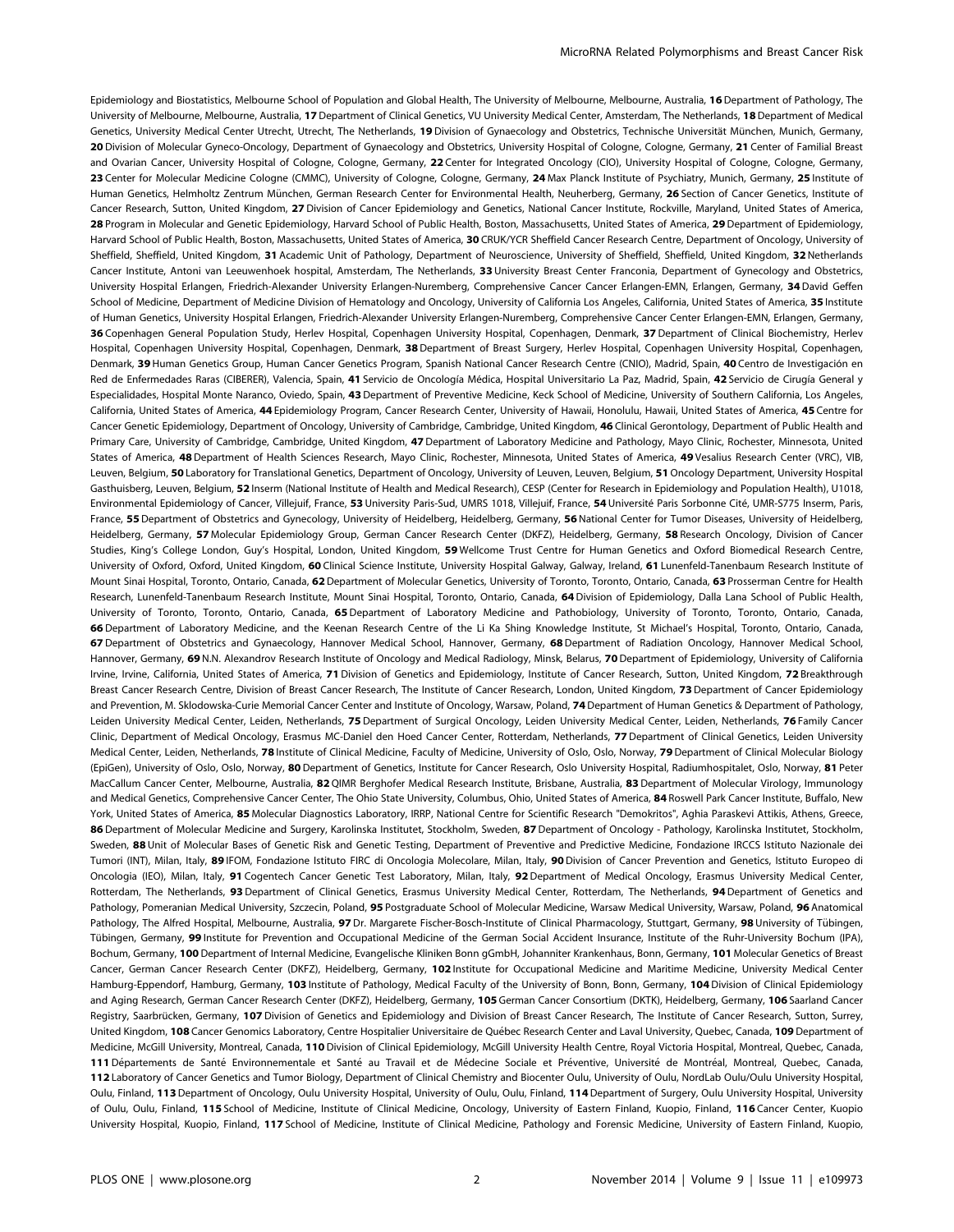Finland, 118 Imaging Center, Department of Clinical Pathology, Kuopio University Hospital, Kuopio, Finland, 119 Cancer Center of Eastern Finland, University of Eastern Finland, Kuopio, Finland, 120 Department of Genetics, QIMR Berghofer Medical Research Institute, Brisbane, Australia

## Abstract

Genetic variations, such as single nucleotide polymorphisms (SNPs) in microRNAs (miRNA) or in the miRNA binding sites may affect the miRNA dependent gene expression regulation, which has been implicated in various cancers, including breast cancer, and may alter individual susceptibility to cancer. We investigated associations between miRNA related SNPs and breast cancer risk. First we evaluated 2,196 SNPs in a case-control study combining nine genome wide association studies (GWAS). Second, we further investigated 42 SNPs with suggestive evidence for association using 41,785 cases and 41,880 controls from 41 studies included in the Breast Cancer Association Consortium (BCAC). Combining the GWAS and BCAC data within a meta-analysis, we estimated main effects on breast cancer risk as well as risks for estrogen receptor (ER) and age defined subgroups. Five miRNA binding site SNPs associated significantly with breast cancer risk: rs1045494 (odds ratio (OR) 0.92; 95% confidence interval (CI): 0.88–0.96), rs1052532 (OR 0.97; 95% CI: 0.95–0.99), rs10719 (OR 0.97; 95% CI: 0.94-0.99), rs4687554 (OR 0.97; 95% CI: 0.95-0.99, and rs3134615 (OR 1.03; 95% CI: 1.01-1.05) located in the 3' UTR of CASP8, HDDC3, DROSHA, MUSTN1, and MYCL1, respectively. DROSHA belongs to miRNA machinery genes and has a central role in initial miRNA processing. The remaining genes are involved in different molecular functions, including apoptosis and gene expression regulation. Further studies are warranted to elucidate whether the miRNA binding site SNPs are the causative variants for the observed risk effects.

Citation: Khan S, Greco D, Michailidou K, Milne RL, Muranen TA, et al. (2014) MicroRNA Related Polymorphisms and Breast Cancer Risk. PLoS ONE 9(11): e109973. doi:10.1371/journal.pone.0109973

Editor: Zhongming Zhao, Vanderbilt University Medical Center, United States of America

Received June 6, 2014; Accepted September 8, 2014; Published November 12, 2014

This is an open-access article, free of all copyright, and may be freely reproduced, distributed, transmitted, modified, built upon, or otherwise used by anyone for any lawful purpose. The work is made available under the Creative Commons CC0 public domain dedication.

Data Availability: The authors confirm that, for approved reasons, some access restrictions apply to the data underlying the findings. Data are available via the Breast Cancer Association Consortium (BCAC) Data Access Coordination Committee (DACC) [\(http://ccge.medschl.cam.ac.uk/consortia/bcac/\)](http://ccge.medschl.cam.ac.uk/consortia/bcac/). To request the data, readers may contact Manjeet Humphreys (mkh39@medschl.cam.ac.uk) or Douglas Easton (dfe20@medschl.cam.ac.uk).

**Funding:** Funding for the iCOGS infrastructure came from the European Community's Seventh Framework Programme under grant agreement number 223175 (HEALTH-F2-2009-223175) (COGS). iCOGS was also partly supported by the Canadian Institutes of Health Research for the ''CIHR Team in Familial Risks of Breast Cancer'' program (JS & DFE), and the Ministry of Economic Development, Innovation and Export Trade of Quebec – grant # PSR-SIIRI-701 (JS & DFE, P.Hall). HEBCS was financially supported by the Helsinki University Central Hospital Research Fund, Academy of Finland (266528), the Finnish Cancer Society, The Nordic Cancer Union and the Sigrid Juselius Foundation. The population allele and genotype frequencies were obtained from the data source funded by the Nordic Center of Excellence in Disease Genetics based on samples regionally selected from Finland, Sweden and Denmark. The UK2 GWAS was funded by Wellcome Trust and Cancer Research UK. It included samples collected through the FBCS study which is funded by Cancer Research UK [C8620/A8372]. The WTCCC was funded by the Wellcome Trust. The ABCFS and OFBCR studies were supported by the United States National Cancer Institute, National Institutes of Health (NIH) under RFA-CA-06-503 and through cooperative agreements with members of the Breast Cancer Family Registry (BCFR) and Principal Investigators, including Cancer Care Ontario (U01 CA69467), Northern California Cancer Center (U01 CA69417), University of Melbourne (U01 CA69638). Samples from the NC-BCFR were processed and distributed by the Coriell Institute for Medical Research. OFBCR was supported by the Canadian Institutes of Health Research for the ''CIHR Team in Familial Risks of Breast Cancer'' program and grant UM1 CA164920 from the National Cancer Institute. The content of this manuscript does not necessarily reflect the views or policies of the National Cancer Institute or any of the collaborating centers in the Breast Cancer Family Registry (BCFR), nor does mention of trade names, commercial products, or organizations imply endorsement by the US Government or the BCFR. The ABCFS was also supported by the National Health and Medical Research Council of Australia, the New South Wales Cancer Council, the Victorian Health Promotion Foundation (Australia) and the Victorian Breast Cancer Research Consortium. JLH is a National Health and Medical Research Council (NHMRC) Australia Fellow and a Victorian Breast Cancer Research Consortium Group Leader. MCS is a NHMRC Senior Research Fellow and a Victorian Breast Cancer Research Consortium Group Leader. JLH and MCS are both group leaders of the Victoria Breast Cancer Research Consortium. The ABCS study was supported by the Dutch Cancer Society [grants NKI 2007-3839; 2009 4363]; BBMRI-NL, which is a Research Infrastructure financed by the Dutch government (NWO 184.021.007); and the Dutch National Genomics Initiative. The BBCS is funded by Cancer Research UK and Breakthrough Breast Cancer and acknowledges NHS funding to the NIHR Biomedical Research Centre, and the National Cancer Research Network (NCRN). The BBCS GWAS received funding from The Institut National de Cancer. The work of the BBCC was partly funded by ELAN-Fond of the University Hospital of Erlangen. ES (BIGGS) is supported by NIHR Comprehensive Biomedical Research Centre, Guy's & St. Thomas' NHS Foundation Trust in partnership with King's College London, United Kingdom. IT is supported by the Oxford Biomedical Research Centre. The BSUCH study was supported by the Dietmar-Hopp Foundation, the Helmholtz Society and the German Cancer Research Center (DKFZ). The CECILE study was funded by Fondation de France [contract grant number 2004012618 and 2007005156], Institut National du Cancer (INCa) [2007-1/SPC2, 2008-1-CP-4 and 2009-1-SHS/SP-04], Ligue Nationale contre le Cancer, Association pour la Recherche contre le Cancer (ARC) [2008-1-CP-4]; Agence Française de Sécurité Sanitaire de l'Environnement et du Travail (AFSSET - ANSES) [ST-2005-003, EST2008/1/26, and VS-2009-21], Ligue contre le Cancer Grand Ouest. The CGPS was supported by the Chief Physician Johan Boserup and Lise Boserup Fund, the Danish Medical Research Council and Herlev Hospital. The CNIO-BCS was supported by the Genome Spain Foundation, the Red Temática de Investigación Cooperativa en Cáncer and grants from the Asociación Española Contra el Cáncer and the Fondo de Investigación Sanitario (PI11/00923 and PI081120). We acknowledge the support of Avarez Ivarez, Daniel Herrero, Primitiva Menendez and the Human Genotyping-CEGEN Unit (CNIO). The Human Genotyping-CEGEN Unit is supported by the Instituto de Salud Carlos III. The CTS was supported by the California Breast Cancer Act of 1993; National Institutes of Health (grants R01 CA77398 and the Lon V Smith Foundation [LVS39420].); and the California Breast Cancer Research Fund (contract 97-10500). Collection of cancer incidence data used in this study was supported by the California Department of Public Health as part of the statewide cancer reporting program mandated by California Health and Safety Code Section 103885. DEMOKRITOS is supported by a Hellenic Cooperative Oncology Group research grant (HR R\_BG/04) and the Greek General Secretary for Research and Technology (GSRT) Program, Research Excellence II, funded at 75% by the European Union. The DFBBCS GWAS was funded by The Netherlands Organisation for Scientific Research (NWO) as part of a ZonMw/VIDI grant number 91756341. The generation and management of GWAS genotype data for the Rotterdam Study is supported by the Netherlands Organisation of Scientific Research NWO Investments (nr. 175.010.2005.011, 911-03-012). This study is funded by the Research Institute for Diseases in the Elderly (014-93-015; RIDE2), the Netherlands Genomics Initiative (NGI)/Netherlands Organisation for Scientific Research (NWO) project nr. 050-060-810. The Rotterdam Study is funded by Erasmus Medical Center and Erasmus University, Rotterdam, Netherlands Organization for the Health Research and Development (ZonMw), the Research Institute for Diseases in the Elderly (RIDE), the Ministry of Education, Culture and Science, the Ministry for Health, Welfare and Sports, the European Commission (DG XII), and the Municipality of Rotterdam. The ESTHER study was supportd by a grant from the Baden Württemberg Ministry of Science, Research and Arts. Additional cases were recruited in the context of the VERDI study, which was supported by a grant from the German Cancer Aid (Deutsche Krebshilfe). The HMBCS was supported by a grant from the Friends of Hannover Medical School and by the Rudolf Bartling Foundation. The Financial support for KARBAC was provided through the regional agreement on medical training and clinical research (ALF) between Stockholm County Council and Karolinska Institutet, The Swedish Cancer Society and Bert von Kantzow foundation. The GC-HBOC was supported by Deutsche Krebshilfe [107054], the Dietmar-Hopp Foundation, the Helmholtz society and the German Cancer Research Centre (DKFZ). The GC-HBOC GWAS was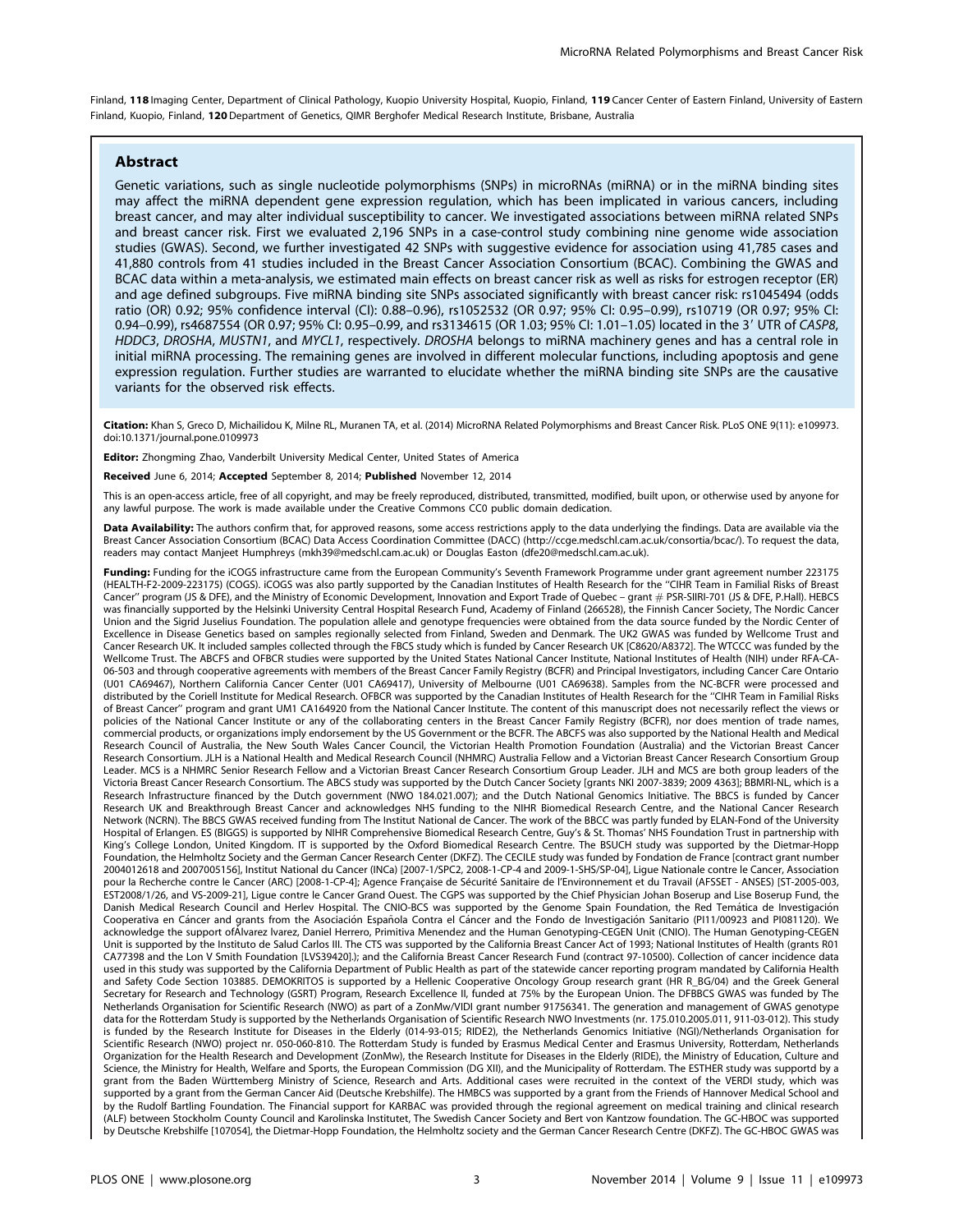supported by the German Cancer Aid (grant no. 107352). The GENICA was funded by the Federal Ministry of Education and Research (BMBF) Germany grants 01KW9975/5, 01KW9976/8, 01KW9977/0 and 01KW0114, the Robert Bosch Foundation, Stuttgart, Deutsches Krebsforschungszentrum (DKFZ), Heidelberg, German Social Accident Insurance, Institute of the Ruhr University Bochum (IPA), Germany, as well as the Department of Internal Medicine, Evangelische Kliniken Bonn gGmbH, Johanniter Krankenhaus, Bonn, Germany. The KBCP was financially supported by the special Government Funding (EVO) of Kuopio University Hospital grants, Cancer Fund of North Savo, the Finnish Cancer Organizations, and by the strategic funding of the University of Eastern Finland. kConFab is supported by a grant from the National Breast Cancer Foundation, and previously by the National Health and Medical Research Council (NHMRC), the Queensland Cancer Fund, the Cancer Councils of New South Wales, Victoria, Tasmania and South Australia, and the Cancer Foundation of Western Australia. The kConFab Clinical Follow Up Study was funded by the NHMRC [145684, 288704, 454508]. Financial support for the AOCS was provided by the United States Army Medical Research and Materiel Command [DAMD17- 01-1-0729], the Cancer Council of Tasmania and Cancer Foundation of Western Australia and the NHMRC [199600]. GCT is supported by the NHMRC. LMBC is supported by the 'Stichting tegen Kanker' (232-2008 and 196-2010). Diether Lambrechts is supported by the FWO and the KULPFV/10/016-SymBioSysII. The MARIE study was supported by the Deutsche Krebshilfe e.V. [70-2892-BR I], the Hamburg CancerSociety, the German Cancer Research Center and the genotype work in part by the Federal Ministry of Education and Research (BMBF) Germany [01KH0402]. MBCSG is supported by grants from the Italian Association for Cancer Research (AIRC) and by funds from the Italian citizens who allocated the 5/1000 share of their tax payment in support of the Fondazione IRCCS Istituto Nazionale Tumori, according to Italian laws (INT-Institutional strategic projects "5×1000"). The MCBCS was supported by the NIH grants [CA122340, CA128978] and a Specialized Program of Research Excellence (SPORE) in Breast Cancer [CA116201], the Breast Cancer Research Foundation and a generous gift from the David F. and Margaret T. Grohne Family Foundation and the Ting Tsung and Wei Fong Chao Foundation. MCCS cohort recruitment was funded by VicHealth and Cancer Council Victoria. The MCCS was further supported by Australian NHMRC grants 209057, 251553 and 504711 and by infrastructure provided by Cancer Council Victoria. The MEC was supported by NIH grants CA63464, CA54281, CA098758 and CA132839. For the MTLGEBCS study, the initial case–control study was supported by the Canadian Breast Cancer Research Initiative. Work was also supported by the Quebec Breast Cancer Foundation, the Canadian Institutes of Health Research for the ''CIHR Team in Familial Risks of Breast Cancer'' program – grant # CRN-87521 and the Ministry of Economic Development, Innovation and Export Trade – grant # PSR-SIIRI-701. The NBCS was supported by grants from the Norwegian Research council, 155218/V40, 175240/S10 to ALBD, FUGE-NFR 181600/V11 to VNK and a Swizz Bridge Award to ALBD. The OBCS was supported by research grants from the Finnish Cancer Foundation, the Academy of Finland, the University of Oulu, and the Oulu University Hospital. The ORIGO study was supported by the Dutch Cancer Society (RUL 1997-1505) and the Biobanking and Biomolecular Resources Research Infrastructure (BBMRI-NL CP16). The OSU study was funded by the Stefanie Spielman fund and the OSU Comprehensive Cancer Center. The PBCS was funded by Intramural Research Funds of the National Cancer Institute, Department of Health and Human Services, USA. The pKARMA study was supported by Märit and Hans Rausings Initiative Against Breast Cancer and Cancer<br>Risk Prediction Center, a Linneus Centre (contract 70867902) fi 2004-3124, DDHK 2009-4318). The RPCI study was supported by RPCI DataBank and BioRepository (DBBR), a Cancer Center Support Grant Shared Resource (P30 CA016056-32). The SASBAC study was supported by funding from the Agency for Science, Technology and Research of Singapore (A\*STAR), the US National Institute of Health (NIH) and the Susan G. Komen Breast Cancer Foundation. The SBCS was supported by Yorkshire Cancer Research S295, S299, S305PA. SEARCH is funded by a programme grant from Cancer Research UK [C490/A10124] and supported by the the UK National Institute for Health Research Biomedical Research Centre at the University of Cambridge. AMD has been supported by Cancer Research UK grant [C8197/A10865] and by the Joseph Mitchell Fund. SKKDKFZS is supported by the DKFZ. The SZBCS was supported by Grant PBZ\_KBN\_122/P05/2004; Katarzyna Jaworska is a fellow of International PhD program, Postgraduate School of Molecular Medicine, Warsaw Medical University, supported by the Polish Foundation of Science. The TNBCC was supported by the NIH grant [CA128978], the Breast Cancer Research Foundation, Komen Foundation for the Cure, the Ohio State University Comprehensive Cancer Center, the Stefanie Spielman fund for Breast Cancer Research and a generous gift from the David F. and Margaret T. Grohne Family Foundation and the Ting Tsung and Wei Fong Chao Foundation. Part of the TNBCC (DEMOKRITOS) has been co-financed by the European Union (European Social Fund – ESF) and Greek national funds through the Operational Program "Education and Lifelong Learning" of the National Strategic Reference Framework (NSRF) - Research Funding Program of the General Secretariat for Research & Technology: ARISTEIA. The UKBGS is funded by Breakthrough Breast Cancer and the Institute of Cancer Research (ICR). ICR acknowledges NHS funding to the NIHR Biomedical Research Centre. CGEMS, The Nurses' Health Studies are supported by NIH grants CA 65725, CA87969, CA49449, CA67262, CA50385 and 5UO1CA098233. The funders had no role in study design, data collection and analysis, decision to publish, or preparation of the manuscript.

**Competing Interests:** The authors have declared that no competing interests exist.

\* Email: heli.nevanlinna@hus.fi

" Membership of the GENICA Network, kConFab Investigators, and AOCS is provided in the Acknowledgments.

#### Introduction

Breast cancer is the most common women's cancer and is a leading cause of cancer mortality [1]. Inherited genetic variation has been associated with the initiation, development and progression of breast cancer. Studies on twins have suggested that hereditary predisposing factors are involved in up to one third of all breast cancers [2]. Many genetic loci have been associated with breast cancer risk and collectively explain approximately 35% of the familial risk [3,4]. The largest genetic association study of breast cancer to date identified 41 novel low penetrance susceptibility loci [4] by selecting nearly 30,000 SNPs from a meta-analysis of nine genome-wide association (GWA) studies and genotyping them using 41,785 cases and 41,880 controls of European ancestry from studies in the Breast Cancer Association Consortium (BCAC). These 41 susceptibility loci probably represent the tip of the ice berg, and additional SNPs from the combined GWAS might explain a similar fraction of familial risk to that attributed to the already identified loci [4].

Mature miRNAs are 20–23 nucleotide, single-stranded RNA molecules that play a crucial role in gene expression regulation for many cellular processes including differentiation potential and development pattern. MiRNAs undergo a stepwise maturation process involving an array of miRNA machinery components. Drosha and DGCR8 mediate the cleavage of long primary miRNA transcripts (pri-miRNAs) into shorter pre-miRNAs in the nucleus [5,6]. The pre-miRNAs are then transported to the cytoplasm where they are further cleaved by Dicer to produce

mature miRNAs  $[7]$ . MiRNAs interact by pairing with the 3' untranslated region (UTR), and also within the coding region and 5' UTR of the corresponding mRNAs leading to mRNA destabilization, cleavage or translation repression. More effective mRNA destabilization is achieved when miRNA targets the 3'UTR rather than other mRNA regions [8–10]. An individual miRNA may regulate approximately 100 distinct mRNAs, and together more than 1000 human miRNAs are believed to modulate more than half of the mRNA species encoded in the genome [11,12]. Additionally, most mRNAs possess binding sites for miRNAs [13]. MiRNAs are involved in tumorigenesis in that they can be either oncogenic when tumor suppressor genes are targeted, or genomic guardians (tumour suppressor miRNAs) when oncogenes are targeted [14]. Additionally it has been suggested that they may modulate both metastasis [15] and chemotherapy resistance [16]. MiRNAs have also been shown to have altered expression levels in tumours compared to normal tissue and between tumor subtypes in breast cancer among other carcinoma types [17–19]. SNPs may affect miRNA machinery genes or miRNAs activity; however SNPs can also create, abolish or modify miRNA binding sites in their binding regions. Polymorphisms in miRNA binding sites have been studied in regard to the risk of several cancers [20], including breast cancer [21–23]. These studies have found evidence for association of miRNA related SNPs and cancer risk, but the study sample sizes have been relatively small.

In this study, we investigate associations between miRNArelated polymorphisms and breast cancer risk by using a meta-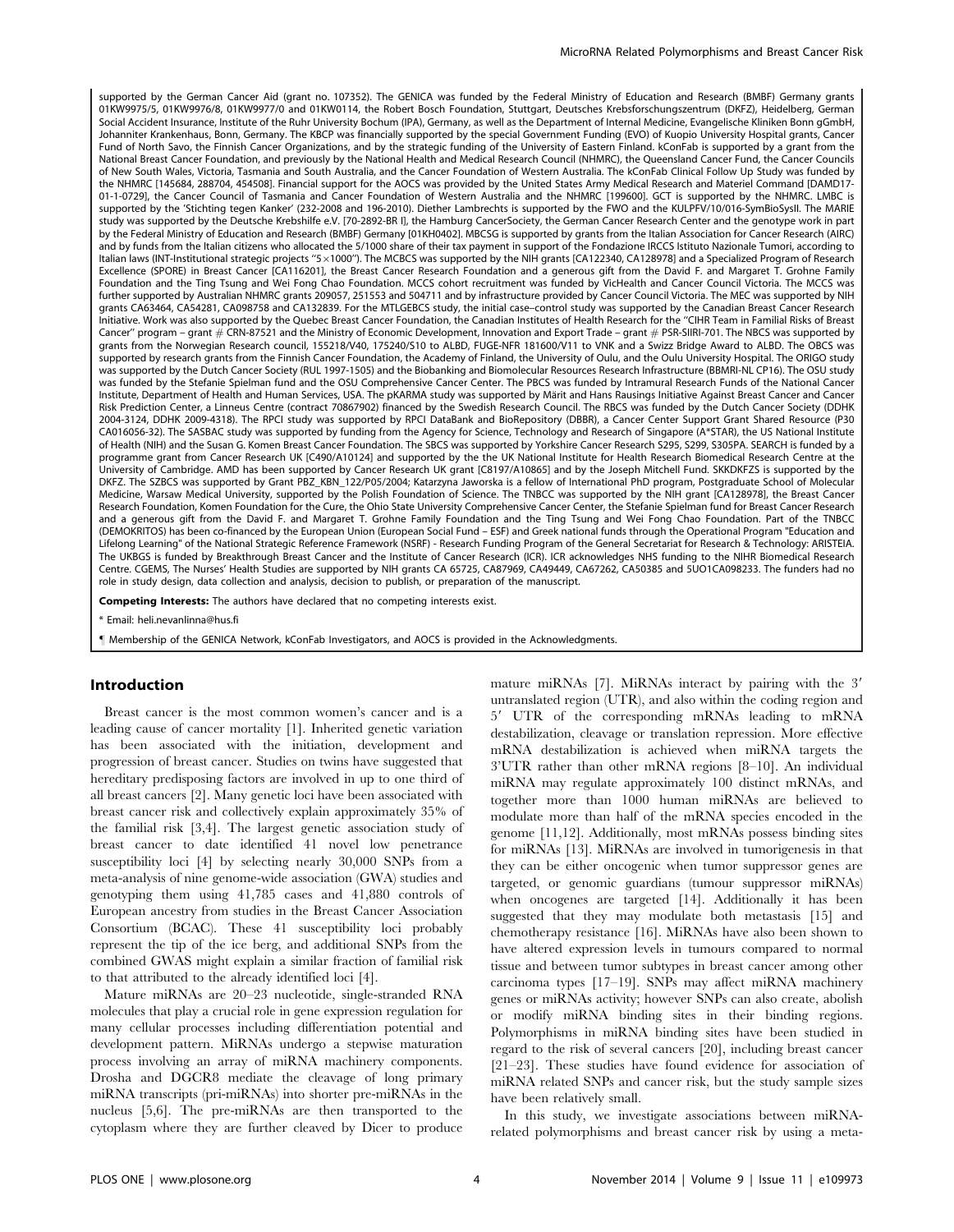

Figure 1. Workflow of miRNA SNP selection. doi:10.1371/journal.pone.0109973.g001

analysis of nine GWAS and subsequent genotyping of top hits using 41,785 cases and 41,880 controls of European ancestry from the BCAC. To our knowledge, this is thus far the largest investigation of associations between miRNA-related polymorphisms and breast cancer susceptibility.

#### Materials and Methods

#### SNP selection and genotyping

SNPs in mature or pre-miRNAs, in genes of the miRNA machinery and in 3'UTR regions of protein coding genes with a potential effect on miRNA binding were systematically searched from Ensembl (hg18/build36) and Patrocles databases [24]. Additionally, tagging SNPs for such with  $r^2 \ge 0.8$  were also identified utilizing the public HapMap SNP database. By this in silico approach we identified altogether 147,801 candidate SNPs and 12,550 tagging SNPs. These SNPs were then overlayed with those from the combined GWAS from the BCAC [4] and altogether 2196 SNPs were present (either genotyped or imputed) in the combined GWAS. These SNPs were genotyped with Illumina or Affymetrix arrays, as described previously [25–32]. The combined GWAS data were imputed for all scans using HapMap version 2 CEU as a reference in similar fashion to that presented by Michailidou and colleagues [4] with the exception that the HapMap version 2 release 21 was used at the time the overlay was performed. Analysis using a 1-degree-of-freedom trend test of these 2196 SNPs in the combined GWAS indicated some evidence of association with breast cancer risk for 44 SNPs  $(p<0.09)$ . Notably, the combined GWAS included imputed data generated using HapMap version 2 release 21 (based on NCBI build 35 (dbSNP b125)), whereas the results presented here for the combined GWAS are based on imputation using HapMap version 2 release 22 (based on NCBI build 36 (dbSNP b126)). In the release 22, a number of SNPs were excluded due to mapping inconsistencies in build 35 relative to build 36. Hence, the estimates from the combined GWAS may slightly differ from the initial association analysis. The 44 SNPs (including 30 candidate and 14 tagging SNP) were genotyped on additional samples in the BCAC using the custom Illumina Infinium array (iCOGS) which included a total of 211,155 SNPs as described previously. The

detailed description of quality control process for combined GWAS and iCOGS genotyping data was presented in [4].

Of the 42 SNPs that passed quality control [4], two were located in miRNA genes (one candidate SNP located in premiRNA hsa-miR-2110 and one tag SNP tagging a mature hsamir-548l variant), and four SNPs were located in miRNA machinery genes (SMAD5, SND1, CNOT4 and DROSHA). The genotyped  $DROSHA$  SNP tags the 3' UTR miRNA binding site variant in the DROSHA gene. The remaining 38 candidate or tag SNPs were located in, or tagged to a predicted miRNA binding site in the 3' UTR of protein coding genes. All 42 SNPs are described in Table 1. The workflow of the SNP selection in different stages is illustrated in Figure 1.

#### Study sample

The combined GWAS included nine breast cancer studies totalling 10,052 cases and 12,575 controls of European ethnic background. Details and study-specific subject numbers are presented in Table S1. Since the GWAS were limited to patients of European ethnic background we further utilized 41,785 cases ascertained for their first primary, invasive breast cancer and 41,880 controls of European ancestry from 41 BCAC studies genotyped using the iCOGS array (Table S2). For a subgroup analysis of ER negative and ER positive cases, as well as cases aged less than 50 years at diagnosis, we included all the cases for which the respective data were available. The ER subgroup analysis was based on 702 ER negative cases and 2,019 ER positive cases from five GWAS studies and 7,200 ER negative cases from 40 BCAC studies and 26,302 ER positive cases from 34 BCAC studies. The analysis of cases aged less than 50 years at diagnosis was based on 3,470 cases from three GWAS studies and 9,483 cases from 35 BCAC studies. All participating studies conform to the Declaration of Helsinki and were approved by the respective ethical review boards and ethics committees (Tables S1 and S2), and all participants in these studies had provided written consent for the research.

## Statistical methods

We used logistic regression to estimate per-allele log-odds ratios and standard errors including the study as a covariate. We also included principal components as covariates in order to correct for potential hidden population structure. In the GWAS, for two studies (UK2 and HEBCS) the estimates were adjusted for the first three principal components and in the iCOGS analysis we used the first six principal components and an additional component to reduce inflation for the LMBC study, as described previously [4]. Subgroup analyses were carried out for ER negative and positive subgroups and for the group aged less than 50 years at diagnosis. For meta-analysis, we combined the estimates from the combined GWAS and iCOGS with a fixed effects model using the inverse variance weighted method. In the meta-analysis, the subjects involved in both combined GWAS and iCOGS (1880) were only taken into account once. In order to adust for  $P$ -values against multiple testing, we used Benjamini Hochberg correction. The adjusted P-values are shown in Table 2 along with the nominal Pvalues. In the text we report the nominal  $P$ -values. The statistical analyses were conducted using the R 2.14.0 statistical computing environment [\(http://www.r-project.org/\)](http://www.r-project.org/).

#### Results

For the 42 SNPs we successfully genotyped, estimates of association from the combined GWAS and from iCOGS analysis are shown in Table S3. Twenty-one SNPs showed consistent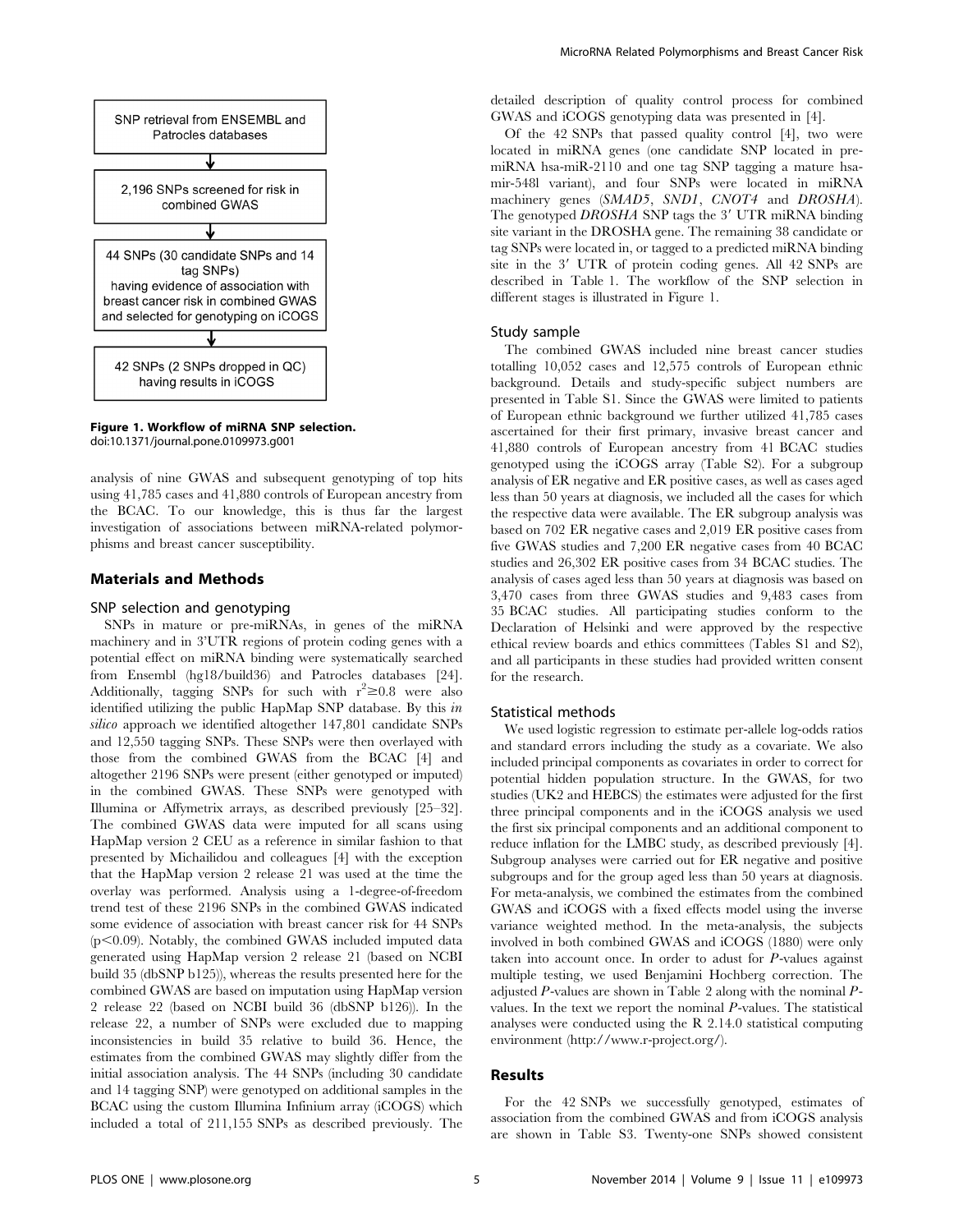| Table 1. The 42 studied SNPs in miRNAs, miRNA machinery |                          |           |                  | genes and miRNA target genes. |                                                           |                         |
|---------------------------------------------------------|--------------------------|-----------|------------------|-------------------------------|-----------------------------------------------------------|-------------------------|
|                                                         |                          |           |                  |                               |                                                           |                         |
| ¢<br>Functional SNP (Tag SNP,<br>squared)               | $\ddot{\tilde{\sigma}}$  | Position  | ۱ng<br>آ<br>ပိ   | Gene                          | miRNA                                                     | SNP effect <sup>a</sup> |
| Located within miRNA                                    |                          |           |                  |                               |                                                           |                         |
| rs17091403                                              | $\overline{\phantom{0}}$ | 115923895 | $\mathfrak{S}$   | hsa-miR-2110                  |                                                           |                         |
| rs13447640 (rs1805360, $r^2 = 1$ )                      | $\overline{1}$           | 93866677  | $\mathfrak{S}$   | hsa-mir-548                   |                                                           |                         |
| Located in miRNA biogenesis machinery genes             |                          |           |                  |                               |                                                           |                         |
| rs3764941                                               | 5                        | 135497426 | $\lambda$ C      | <b>SMAD5</b>                  |                                                           |                         |
| rs17151639                                              | $\overline{ }$           | 127425052 | ÁG               | <b>IGNS</b>                   |                                                           |                         |
| rs17480616                                              | $\overline{\phantom{a}}$ | 134773600 | ပိ               | CNOT4                         |                                                           |                         |
| rs10719                                                 | $\overline{5}$           | 31437204  | $\mathfrak{S}$   | <b>DROSHA</b>                 | ¥<br>hsa-miR-1298                                         |                         |
| Located in miRNA target genes                           |                          |           |                  |                               |                                                           |                         |
| rs2550303                                               | $\frac{8}{2}$            | 54953111  | ÁG               | AMFR                          | ¥<br>hsa-miR-577                                          |                         |
| rs7513934                                               | $\overline{\phantom{0}}$ | 52590776  | $\mathfrak{S}$   | CC2D1B                        | <b>CNC</b><br>hsa-miR-384/hsa-miR-577                     |                         |
| rs1128226                                               | $\overline{\phantom{a}}$ | 21908194  | ¥                | <b>CDCA7L</b>                 | ¥<br>hsa-miR-548g                                         |                         |
| rs3796133                                               | $\sim$                   | 100000533 | $\mathfrak{S}$   | DCBLD2                        | $\lambda C$<br>hsa-miR-624*                               |                         |
| rs7441                                                  | $\overline{5}$           | 90063806  | $\mathbb S$      | <b>PCN</b>                    | ¥<br>hsa-miR-135b*                                        |                         |
| rs1803439                                               | $\overline{2}$           | 37807312  | AC               | <b>DYRK1A</b>                 | Q<br>hsa-miR-550                                          |                         |
| rs3797                                                  | 15                       | 27199858  | AC               | <b>FAM189A1</b>               | ¥<br>hsa-miR-570                                          |                         |
| rs7130622                                               | $\equiv$                 | 12818672  | $\prec$          | 三<br>ELI                      | $\lambda C$<br>hsa-miR-138-2*                             |                         |
| rs1052532                                               | 15                       | 89275240  | ÁG               | HDDC3                         | ¥<br>hsa-miR-1224-3p/hsa-miR-1260/hsa-miR-1280            |                         |
| rs7040123                                               | G                        | 7160742   | ረረ               | <b>KDM4C</b>                  | $\lambda$ C<br>hsa-miR-154*/hsa-miR-487a                  |                         |
| rs1062225                                               | $\overline{c}$           | 49313232  | AG               | MAPK8                         | ¥<br>hsa-miR-203                                          |                         |
| rs41739                                                 | $\overline{\phantom{a}}$ | 116224740 | $\overline{A}$ G | MET                           | $\prec$<br>hsa-miR-576-5p                                 |                         |
| rs702681                                                | $\mathsf{L}\cap$         | 56253786  | ÁG               | MIER3                         | $\lambda$ C<br>hsa-miR-196a*                              |                         |
| rs3134615                                               | $\overline{\phantom{0}}$ | 40134653  | J                | MYCL1                         | ANC<br>hsa-miR-1827                                       |                         |
| rs2304669                                               | $\sim$                   | 238830402 | AG               | PER2                          | $\lambda C$<br>hsa-miR-885-3p                             |                         |
| rs13422                                                 | 17                       | 15074900  | $\prec$          | PMP <sub>22</sub>             | $\lambda C$<br>hsa-miR-29b-1*                             |                         |
| rs7562391                                               | $\sim$                   | 20144411  | $\lambda C$      | PPIL3                         | $\lambda C$<br>hsa-miR-493*/hsa-miR-499-3p                |                         |
| rs7520333                                               | $\overline{\phantom{0}}$ | 40862837  | AC               | RIMS3                         | <b>SC</b><br>hsa-let-7d/hsa-let-7e                        |                         |
| rs739692                                                | $\frac{8}{2}$            | 53178524  | $\mathbb S$      | ST8SIA <sub>3</sub>           | ¥<br>hsa-miR-96/hsa-miR-1271/hsa-miR-182                  |                         |
| rs1058450                                               | 4                        | 120200088 | $\mathfrak{S}$   | SYNPO <sub>2</sub>            | X<br>hsa-miR-183                                          |                         |
| rs4351800                                               | $\Xi$                    | 7446395   | $\mathfrak S$    | SYT9                          | ¥<br>hsa-miR-544                                          |                         |
| rs12438324                                              | $\frac{15}{2}$           | 55366808  | AC               | TCF12                         | ¥<br>hsa-miR-591                                          |                         |
| rs12869870                                              | $\overline{1}$           | 99415306  | $\mathfrak{S}$   | ZIC5                          | ¥<br>hsa-miR-34a/hsa-miR-34c-5p/hsa-miR-449a/hsa-miR-449b |                         |
| rs9990 (rs1444418, $r^2 = 1$ )                          | $\overline{c}$           | 64230476  | AC               | ADO                           | $\lambda C$<br>hsa-miR-512-5p/hsa-miR-510                 |                         |
| rs757537 (rs4705870, $r^2 = 1$ )                        | $\mathsf{L}\cap$         | 132187033 | $\mathbb S$      | ANKRD43                       | Q<br>hsa-miR-320a/hsa-miR-320b/hsa-miR-320c/hsa-miR-320d  |                         |
| rs3774729 (rs2037119, $r^2 = 0.943$ )                   | $\sim$                   | 63969919  | $\mathfrak{S}$   | ATXN7                         | Q<br>hsa-miR-1206                                         |                         |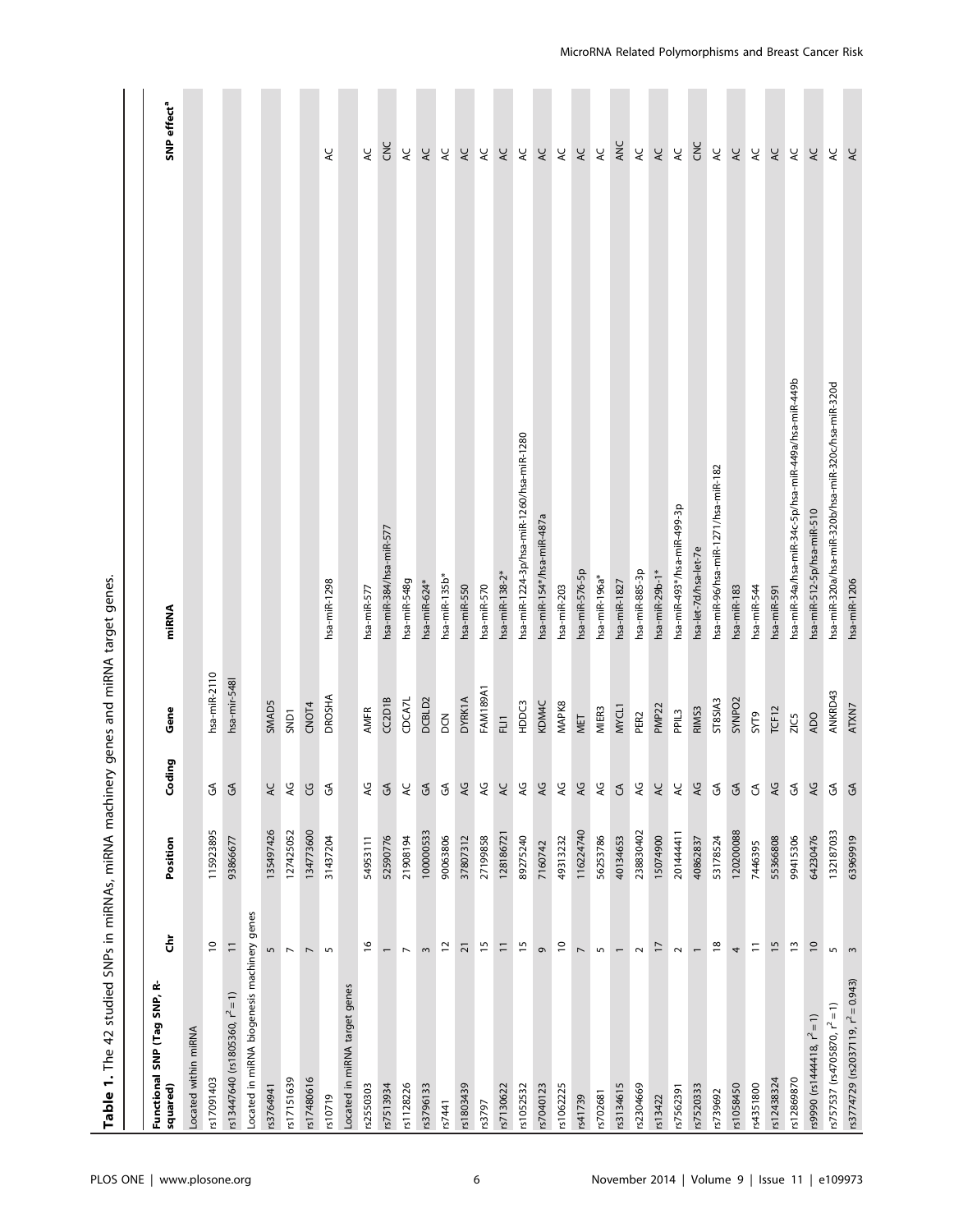| Functional SNP (Tag SNP, R-                                                                                                                                                                                                                                                                                                                    | Ğ              | Position  | Coding         | Gene          | miRNA                                                                                                                                                | SNP effect <sup>a</sup> |
|------------------------------------------------------------------------------------------------------------------------------------------------------------------------------------------------------------------------------------------------------------------------------------------------------------------------------------------------|----------------|-----------|----------------|---------------|------------------------------------------------------------------------------------------------------------------------------------------------------|-------------------------|
| squared)                                                                                                                                                                                                                                                                                                                                       |                |           |                |               |                                                                                                                                                      |                         |
| rs1045487 (rs1045494, $r^2 = 1$ )                                                                                                                                                                                                                                                                                                              |                | 201860026 | Q              | CASP8         | Q<br>hsa-miR-938                                                                                                                                     |                         |
| rs7288826 (rs8140217, r <sup>2</sup> 1)                                                                                                                                                                                                                                                                                                        | 22             | 37547947  | $\mathfrak{F}$ | CBX6          | $\lambda C$<br>hsa-miR-1207-5p                                                                                                                       |                         |
| rs17569034 (rs17512204, $r' = 0.835$ )                                                                                                                                                                                                                                                                                                         |                | 118449301 | E              | CCDC93        | Q<br>hsa-miR-1178                                                                                                                                    |                         |
| rs3205281 (rs7674744, $r^2 = 1$ )                                                                                                                                                                                                                                                                                                              |                | 78874296  | $\mathfrak{S}$ | <b>CNOT6L</b> | QC<br>hsa-miR-643/hsa-miR-297                                                                                                                        |                         |
| rs13005 (rs9473, $r^2 = 0.964$ )                                                                                                                                                                                                                                                                                                               | $\circ$        | 13727177  | E              | <b>FRMD4A</b> | ¥<br>hsa-miR-548m                                                                                                                                    |                         |
| rs3809831 (rs3809828, $r^2 = 1$ )                                                                                                                                                                                                                                                                                                              | 17             | 7187575   | $\mathfrak{F}$ | KCTD11        | QC<br>hsa-miR-892b                                                                                                                                   |                         |
| rs6445538 (rs4687554, $r^2 = 1$ )                                                                                                                                                                                                                                                                                                              |                | 52839175  | QY             | <b>MUSTN1</b> | Q<br>hsa-miR-891b                                                                                                                                    |                         |
| rs7818 (rs9371201, $r^2 = 0.875$ )                                                                                                                                                                                                                                                                                                             | $\circ$        | 150186694 | $\mathfrak{F}$ | PCMT1         | QC<br>hsa-miR-595                                                                                                                                    |                         |
| rs9844202 (rs7635553, $r^2 = 1$ )                                                                                                                                                                                                                                                                                                              |                | 168646064 | E              | SERPINI2      | Q<br>hsa-miR-1272                                                                                                                                    |                         |
| rs2271565 (rs7086917, $r^2 = 1$ )                                                                                                                                                                                                                                                                                                              | $\overline{0}$ | 49867441  | ΑC             | WDFY4         | hsa-miR-657/hsa-miR-214/hsa-miR-15a/hsa-miR-16/hsa-miR-15b/hsa-miR-195/hsa-miR-424/hsa-miR-497 AC                                                    |                         |
| Tag SNPs used in the analysis are presented in the parenthesis along with the R squred value relative to the functional SNP.<br>least one primate, one rodent and one nonprimate/nonrodent mammal [24]).<br>${}^{\text{a}}$ According to Patrocles prediction; AC = abolishes conserved binding site,<br>doi:10.1371/journal.pone.0109973.t001 |                |           |                |               | ANC = abolishes non-conserved binding site, CNC = creates non-conserved binding site (Target sites are considered conserved if they are shared by at |                         |

associations with breast cancer risk in the combined GWAS and in iCOGS analysis; results from the meta-analysis are shown in Table 2. The most significantly associated SNP, rs702681 (OR 1.06 [95%CI 1.04–1.08]; P  $3.9 \times 10^{-10}$ , is located in the 3'UTR of MIER3, close to the known breast cancer susceptibility gene MAP3K1. The SNP rs702681 is located at the same 5q11.2 locus as the previously published risk SNP rs889312 [33] (correlation  $r^2 = 0.3$ ). When the two SNPs were analysed in the same logistic regression model, the association with rs889312, but not that with rs702681 remained nominally statistically significant, suggesting that rs702681 is unlikely to be the causal SNP at this locus. The five SNPs with the significant novel associations from the metaanalysis ( $P \le 5.07 \times 10^{-3}$  and adjusted  $P \le 3.55 \times 10^{-2}$  after correction for multiple testing) were rs1045494, (OR 0.92 [95%CI 0.88– 0.96];  $P = 5.90 \times 10^{-5}$ , rs1052532, (OR 0.97 [95%CI 0.95-0.99];  $P = 7.78 \times 10^{-4}$ , rs10719, (OR 0.97 [95%CI 0.94-0.99];  $P = 1.35 \times 10^{-3}$  rs4687554 (OR 0.97 [95%CI 0.95–0.99];  $P = 1.71 \times 10^{-3}$  and rs3134615 (OR 1.03 [95%CI 1.01–1.05];  $P = 5.07 \times 10^{-3}$  located in 3' UTR of Caspase-8 (CASP8), HD Domain Containing 3 (HDDC3), DROSHA, Musculoskeletal, Embryonic Nuclear Protein 1 (MUSTN1) and V-Myc Myelocytomatosis Viral Oncogene Homolog 1 (MYCL1), respectively (Table 2). SNP rs1045494 is tagging the hsa-miR-938 binding site SNP rs1045487 ( $r^2 = 1.0$ ) of CASP8 and the SNP rs1052532 in HDDC3 is predicted to abolish the binding site for hsa-miR-1224- 3p. The SNP rs10719 is predicted to abolish the hsa-miR-1298 binding site in the 3' UTR of DROSHA. SNP rs4687554 tags the hsa-miR-891b binding site SNP rs6445538 ( $r^2$  = 1.0) of *MUSTN1* and rs3134615 is located at the binding site of hsa-miR-1827 of MYCL1. There was no evidence for heterogeneity in the per-allele OR for any SNP. The per study per allele ORs for these five miRNA binding site SNPs from the combined GWAS along with per-SNP heterogeneity variance P-values are shown in Figure S1 and from the iCOGS in Figure S2. Next we analysed the SNPs by ER status-defined subtype, and for cases aged less than 50 years at diagnosis, for risk associations in the meta-analysis of combined GWAS and iCOGS (Tables S4, S5 and S6). These analyses did not reveal any additional significant results. For rs1045494 in CASP8, rs4687554 in MUSTN1 and rs3134615 in MYCL1 (OR 1.03 [95%CI 1.01-1.05];  $P = 7.75 \times 10^{-4}$  a more significant association with breast cancer risk was found for the ER positive subgroup than in the main analysis, but the result from the test for heterogeneity by ER status was not significant (data not shown). All associations were estimated using an additive inheritance model. Dominant and recessive models did not improve the estimates (data not shown).

## Discussion

We investigated associations between genetic variation in miRNAs, in the genes of the miRNA machinery and in the miRNA binding sites and the risk of breast cancer. We identified several SNPs that are predicted to abolish an miRNA binding site and that are significantly associated with breast cancer risk. Previous studies investigating miRNA related SNPs, especially in miRNA binding sites have included predefined sets of genes. Nicoloso and colleagues investigated 38 previously identified breast cancer risk SNPs and found two to modify miRNA binding sites in TGFB1 and XRCC1 in vitro [23]. Neither of these were included in our data set. Liang and colleagues investigated 134 potential miRNA binding sites in cancer-related genes and found six miRNA binding site SNPs that were associated with ovarian cancer risk [34].

 $T = h \cdot \frac{1}{2}$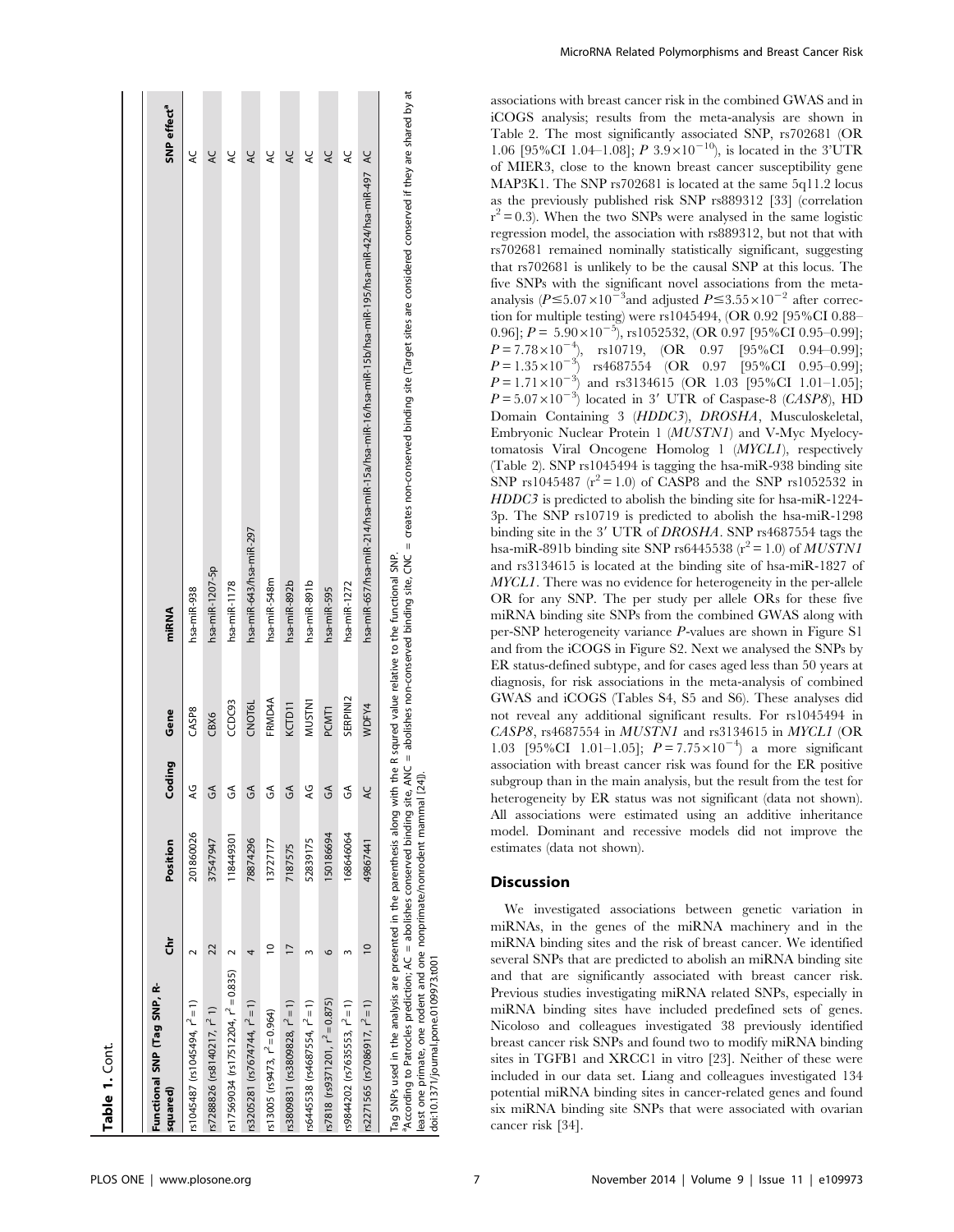| Gene<br>Combined GWAS + iCOGS OR (95%   Combined GWAS + iCOGS <i>P</i> *(BH<br>CI) <sup>2</sup> | MIER <sub>3</sub><br>$3.88 \times 10^{-10}$ (1.63 $\times 10^{-8}$ ) | CASP8<br>$5.94 \times 10^{-5}$ (1.25 × 10 <sup>-3</sup> ) | HDDC3<br>$7.78\times10^{-4}$ $(1.09\times10^{-2})$ | DROSHA<br>$1.35 \times 10^{-3}$ $(1.42 \times 10^{-2})$ | <b>MUSTN1</b><br>$1.71 \times 10^{-3}$ $(1.44 \times 10^{-2})$ | MYCL1<br>$5.07 \times 10^{-3}$ $(3.55 \times 10^{-2})$ | SERPINI2<br>$9.24 \times 10^{-3}$ (5.54 × 10 <sup>-2</sup> ) | DCBLD2<br>$3.93 \times 10^{-2}$ (1.45 $\times 10^{-1}$ ) | SYT9<br>$4.15 \times 10^{-2}$ (1.45 × 10 <sup>-1</sup> ) | CCDC93<br>$5.22 \times 10^{-2}$ $(1.57 \times 10^{-1})$ | KCTD11<br>$7.93 \times 10^{-2}$ $(2.22 \times 10^{-1})$ | <b>NO</b><br>$1.04 \times 10^{-1}$ $(2.57 \times 10^{-1})$ | WDFY4<br>$1.29 \times 10^{-1}$ $(3.01 \times 10^{-1})$ | KDM4C<br>$1.79 \times 10^{-1}$ $(3.74 \times 10^{-1})$ | CNOT6L<br>$1.81 \times 10^{-1}$ $(3.74 \times 10^{-1})$ | TCF12<br>$1.87 \times 10^{-1}$ $(3.74 \times 10^{-1})$ | SND <sub>1</sub><br>$2.19 \times 10^{-1}$ (4.18 × 10 <sup>-1</sup> ) | CNOT4<br>$3.70 \times 10^{-1}$ $(5.98 \times 10^{-1})$ | CC <sub>2</sub> D <sub>1</sub> B<br>$4.37 \times 10^{-1}$ (6.34×10 <sup>-1</sup> ) | PER <sub>2</sub><br>$4.38 \times 10^{-1}$ (6.34 × 10 <sup>-1</sup> ) | SYNPO <sub>2</sub><br>$4.59 \times 10^{-1}$ (6.43 × 10 <sup>-1</sup> ) |                                                                                                                                                                                 |
|-------------------------------------------------------------------------------------------------|----------------------------------------------------------------------|-----------------------------------------------------------|----------------------------------------------------|---------------------------------------------------------|----------------------------------------------------------------|--------------------------------------------------------|--------------------------------------------------------------|----------------------------------------------------------|----------------------------------------------------------|---------------------------------------------------------|---------------------------------------------------------|------------------------------------------------------------|--------------------------------------------------------|--------------------------------------------------------|---------------------------------------------------------|--------------------------------------------------------|----------------------------------------------------------------------|--------------------------------------------------------|------------------------------------------------------------------------------------|----------------------------------------------------------------------|------------------------------------------------------------------------|---------------------------------------------------------------------------------------------------------------------------------------------------------------------------------|
|                                                                                                 | $1.06(1.04 - 1.08)$                                                  | $(96.0 - 88.0)$ 26.0                                      | $(66.0 - 56.0)$ $(6.95 - 0.99)$                    | 0.97 (0.94-0.99)                                        | $(66.0 - 56.0)$ $25 - 0.9$                                     | $1.03(1.01 - 1.05)$                                    | $1.00(0.97 - 1.04)$                                          | $1.04(1.00 - 1.09)$                                      | $1.02(1.00 - 1.04)$                                      | $1.03(1.00 - 1.07)$                                     | $0.99(0.95 - 1.03)$                                     | $1.03(0.99 - 1.06)$                                        | $0.99(0.97 - 1.00)$                                    | $1.00(0.95 - 1.04)$                                    | $1.01(0.98 - 1.03)$                                     | $1.02(0.98 - 1.07)$                                    | $1.00(0.98 - 1.02)$                                                  | $0.98(0.92 - 1.03)$                                    | $1.01(0.99 - 1.02)$                                                                | 0.99 (0.97-1.02)                                                     | $1.01(0.98-1.03)$                                                      |                                                                                                                                                                                 |
| iCOGS OR (95% CI) <sup>2</sup> iCOGS $P^3$                                                      | $2.76 \times 10^{-8}$                                                | $4.47 \times 10^{-4}$                                     | $1.47 \times 10^{-2}$                              | $5.32 \times 10^{-2}$                                   | $2.39 \times 10^{-2}$                                          | $2.09 \times 10^{-2}$                                  | $1.98 \times 10^{-1}$                                        | $5.74 \times 10^{-1}$                                    | $1.98 \times 10^{-1}$                                    | $1.63 \times 10^{-1}$                                   | $5.22 \times 10^{-1}$                                   | $5.98 \times 10^{-1}$                                      | $4.38 \times 10^{-1}$                                  | $5.14 \times 10^{-1}$                                  | $6.91 \times 10^{-1}$                                   | $8.69 \times 10^{-1}$                                  | $5.66 \times 10^{-1}$                                                | $6.39 \times 10^{-1}$                                  | $9.99 \times 10^{-1}$                                                              | $8.17 \times 10^{-1}$                                                | $9.28 \times 10^{-1}$                                                  | The SNPs with consistent odds ratios in combined GWAS and iCOGS analysis are shown. (Results for all 42 SNPs are presented in Table S3.                                         |
|                                                                                                 | $1.06(1.04 - 1.09)$                                                  | $0.92(0.88 - 0.96)$                                       | $(66.0 - 56.0)$ $(0.95 - 0.99)$                    | $0.98$ $(0.95 - 1.00)$                                  | $0.97(0.95 - 1.00)$                                            | $1.03(1.00 - 1.05)$                                    | $0.98$ $(0.95 - 1.01)$                                       | $1.01 (0.97 - 1.06)$                                     | $1.01(0.99 - 1.03)$                                      | $1.03(0.99 - 1.06)$                                     | $1.01 (0.97 - 1.05)$                                    | $1.01 (0.97 - 1.05)$                                       | $0.99$ $(0.97 - 1.01)$                                 | $1.02 (0.97 - 1.07)$                                   | $0.99$ $(0.97 - 1.02)$                                  | $1.00(0.94 - 1.05)$                                    | $0.99$ $(0.97 - 1.02)$                                               | $0.99$ $(0.93 - 1.04)$                                 | $1.00 (0.98 - 1.02)$                                                               | $1.00 (0.97 - 1.02)$                                                 | $1.00(0.97 - 1.02)$                                                    |                                                                                                                                                                                 |
|                                                                                                 | $3.92 \times 10^{-3}$                                                | $4.74 \times 10^{-2}$                                     | $7.94 \times 10^{-3}$                              | $8.79 \times 10^{-4}$                                   | $1.23 \times 10^{-2}$                                          | $9.97 \times 10^{-2}$                                  | $9.73 \times 10^{-4}$                                        | $4.18 \times 10^{-4}$                                    | $4.48 \times 10^{-2}$                                    | $1.20 \times 10^{-1}$                                   | $1.97 \times 10^{-3}$                                   | $8.70 \times 10^{-3}$                                      | $6.35 \times 10^{-2}$                                  | $7.59 \times 10^{-2}$                                  | $2.83 \times 10^{-2}$                                   | $1 \times 10^{-2}$<br>1.01                             | $1.09 \times 10^{-1}$                                                | $1.27 \times 10^{-1}$                                  | $7.98 \times 10^{-2}$                                                              | $1.86 \times 10^{-1}$                                                | $1.33 \times 10^{-1}$                                                  |                                                                                                                                                                                 |
| GWAS OR (95%CI) <sup>2</sup> GWAS P <sup>3</sup>                                                | $1.07(1.02 - 1.11)$                                                  | $0.90(0.81 - 1.00)$                                       | $0.94(0.90 - 0.98)$                                | $(50-88-0.97)$                                          | $0.94(0.90 - 0.99)$                                            | 1.04 (0.99-1.09)                                       | $0.89(0.83 - 0.95)$                                          | 1.18 (1.08-1.29)                                         | $1.04(1.00 - 1.08)$                                      | $1.06(0.98 - 1.14)$                                     | $1.17(1.06 - 1.28)$                                     | $1.11(1.03 - 1.20)$                                        | $0.96(0.93 - 1.00)$                                    | 1.11 (0.99-1.23)                                       | $0.94(0.89 - 0.99)$                                     | 0.87 (0.79 - 0.97)                                     | $0.96(0.92 - 1.01)$                                                  | $0.87(0.72 - 1.04)$                                    | 1.04 (1.00-1.08)                                                                   | $0.96(0.91 - 1.02)$                                                  | $0.96(0.91 - 1.01)$                                                    | 41df p-trend adjusted against multiple testing by Benjamini-Hochberg correction method<br><sup>2</sup> Per allele odds ratio for the minor allele relative to the major allele. |
| coding <sup>1</sup>                                                                             | <b>AG</b>                                                            | Q                                                         | AG                                                 | $\mathfrak{F}$                                          | AG                                                             | $\mathfrak{S}$                                         | $\mathfrak{S}$                                               | $\mathfrak{F}$                                           | $\mathfrak S$                                            | E                                                       | $\mathfrak{S}$                                          | $\mathfrak{S}$                                             | <b>AC</b>                                              | Q                                                      | $\mathfrak{S}$                                          | QG                                                     | <b>AG</b>                                                            | <b>უ</b>                                               | $\mathfrak{S}$                                                                     | Q                                                                    | $\mathfrak{S}$                                                         |                                                                                                                                                                                 |
| Position                                                                                        | 56253786                                                             | 201860026                                                 | 89275240                                           | 31437204                                                | 52839175                                                       | 40134653                                               | 168646064                                                    | 100000533                                                | 7446395                                                  | 118449301                                               | 7187575                                                 | 90063806                                                   | 49867441                                               | 7160742                                                | 78874296                                                | 55366808                                               | 127425052                                                            | 134773600                                              | 52590776                                                                           | 238830402                                                            | 120200088                                                              |                                                                                                                                                                                 |
| ້ຮ                                                                                              | 5                                                                    | $\sim$                                                    | 15                                                 | $\overline{5}$                                          | 3                                                              |                                                        | $\sim$                                                       | $\sim$                                                   | $\equiv$                                                 | $\sim$                                                  | $\overline{1}$                                          | 12                                                         | $\overline{a}$                                         | G                                                      | 4                                                       | 15                                                     | $\overline{ }$                                                       | $\overline{ }$                                         | $\overline{ }$                                                                     | $\sim$                                                               | 4                                                                      |                                                                                                                                                                                 |
| <b>SNP</b>                                                                                      | rs702681                                                             | rs1045494                                                 | rs1052532                                          | rs10719                                                 | rs4687554                                                      | rs3134615                                              | rs7635553                                                    | rs3796133                                                | rs4351800                                                | rs17512204                                              | rs3809828                                               | rs7441                                                     | rs7086917                                              | rs7040123                                              | rs7674744                                               | rs12438324                                             | rs17151639                                                           | rs17480616                                             | rs7513934                                                                          | rs2304669                                                            | rs1058450                                                              | <sup>1</sup> Build 36 position.<br><sup>3</sup> 1df p-trend.                                                                                                                    |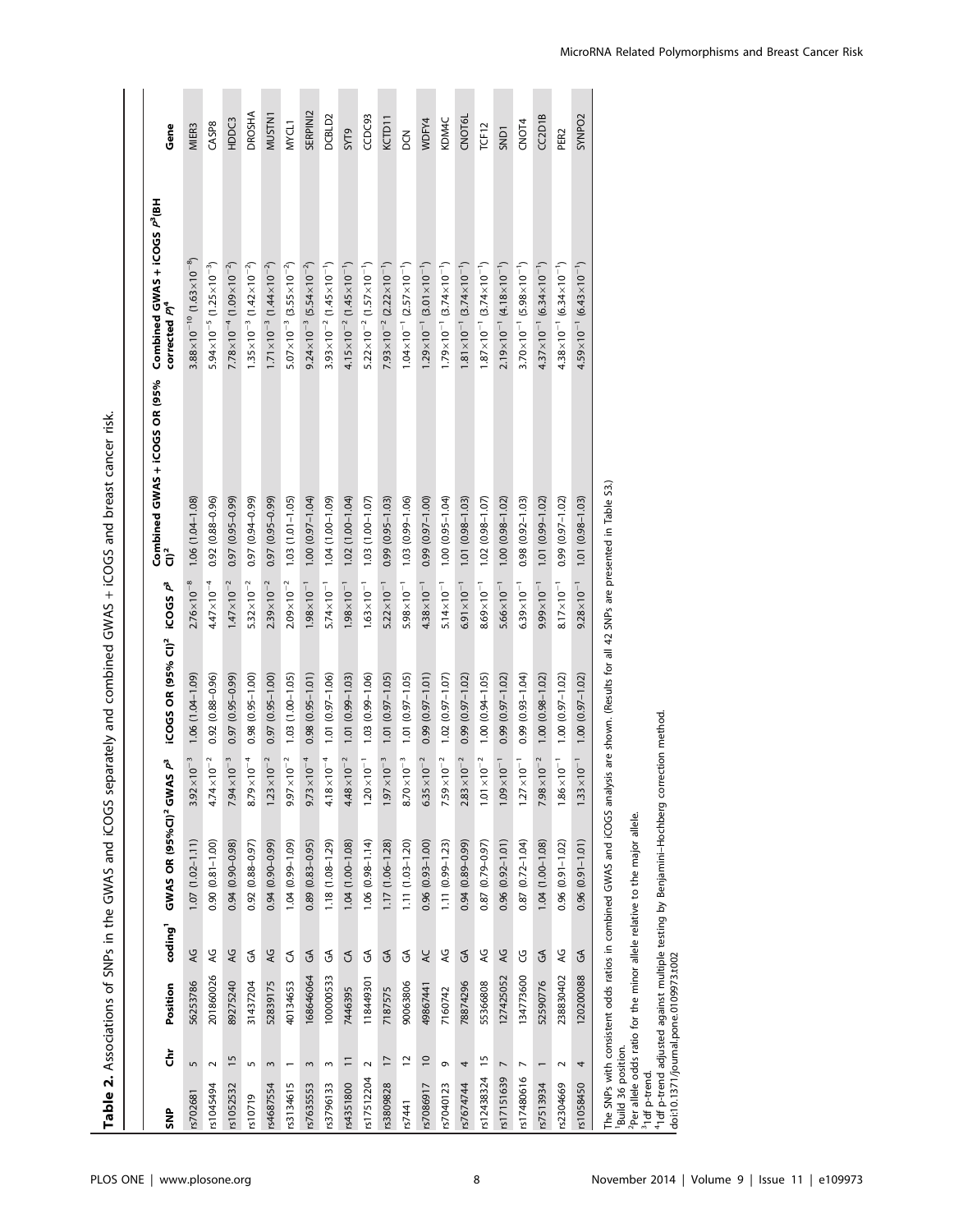In the meta-analysis of combined GWAS and iCOGS for main effects, for four of the five most significant miRNA binding site SNPs, the minor allele was associated with a decreased breast cancer risk. The minor allele of SNP rs3134615 in 3' UTR of MYCL1 was associated with an increased breast cancer risk. All the five most significant miRNA binding site SNPs locate in 3' UTR and have been predicted to abolish the miRNA binding site. The defect in miRNA-mediated regulation would be expected to lead to an increase in the translation of the corresponding encoded protein. The five genes, whose regulation may be affected by the miRNA-associated SNPs, include the pre-apoptotic gene CASP8, HDDC3, miRNA biogenesis master regulator DROSHA, MYCfamily member MYCL1 and MUSTN1. CASP8 is involved in apoptosis in breast cancer cells [35], and many studies have reported polymorphisms in this gene to be associated with risks for several cancers [36,37] including breast cancer [38,39], indicating the importance of CASP8 in tumor development. SNP rs1045494 studied here is located close to the coding region SNP rs1045485 that has been previously shown to have a stronger protective effect [38,40,41]. Interestingly, Michalidou and colleagues reported this SNP as having only weak evidence for an association  $(P\ 0.0013$  in combined GWAS and iCOGS) [4], but these two SNPs  $(rs1045485$  and  $rs1045494$ ) are not correlated  $(r^2=0.001$  in Caucasian population). Neither is rs1045494 correlated with the more strongly associated rs1830298 SNP, identified through finemapping of the region  $(r^2 = 0.02)$  [42]. Rs1045494 tags SNP rs1045487 ( $r^2$  = 1.0) which is predicted to abolish the hsa-miR-938 binding site and thus may affect CASP8 expression. There is very little reported evidence on the involvement of HDDC3 or the hsamiR-1224-3p in cancer, indicating a novel association with risk. HDDC3 has been suggested to be involved in the starvation response [43]. The HDDC3 gene is expressed at higher levels by several different tumor types, including breast tumors, than by normal tissue [44]. DROSHA is a miRNA master regulator. It is a member of the RNase III enzyme family, belongs to the miRNA biogenesis pathway and is the core nuclease that processes primiRNAs into pre-miRNAs in the nucleus [5,6]. The SNP rs10719 in the 3' UTR of  $DROSHA$  is predicted to abolish the hsa-miR-1298 binding site. Hsa-miR-1298 is predicted to target DROSHA by the Patrocles prediction as well as by TargetScan [45] and PITA [46] prediction algorithms. Recently a small Korean study reported another SNP rs644236, tagging the SNP rs10719  $(r^2= 0.955$  in CEU population and  $r^2= 0.876$  in Asian population (combined CHB and JPT)) to be associated with elevated breast cancer risk [47]. When taking into account the opposite major and minors alleles in the Asian and European populations for SNPs rs644236 and rs10719, this result is in concordance with our results where both the combined GWAS as well as the iCOGS analysis consistently indicated an association of the minor allele of SNP rs10719 with reduced breast cancer risk. We also found the minor allele of SNP rs $3134615$  in the 3' UTR of  $MYCL1$  to be associated with an increased risk. MYCL1 (L-MYC) belongs to the same family of transcription factors as the known proto-oncogene MYC (C-MYC) and they share a high degree of structural similarity [48]. The MYCL1 gene has previously been reported to be amplified and overexpressed in ovarian cancer [49]. A casecontrol study by Xiong and colleagues reported SNP rs3134615 to be significantly associated with increased risk of small cell lung cancer [50]. SNP rs3134615 was predicted by Patrocles to abolish the hsa-miR-1827 binding site. This has also been suggested by functional studies where MYCL1 was found as the target of hsamiR-1827 and the SNP rs3134615 was also found to increase MYCL1 expression [50]. The evidence from functional studies is consistent with our finding that SNP rs3134615 might increase

breast cancer risk. MUSTN1 has been shown to be involved in the development and regeneration of the musculoskeletal system [51]. Thus far no evidence of association between MUSTN1 and breast cancer has been reported, but the MUSTN1 gene is expressed in the mammary glands [52].

Since only a small fraction of miRNA binding sites has been experimentally validated, we selected SNPs that had been computationally predicted to affect miRNA binding sites. For our original SNP selection we used the Patrocles database that contains predicted miRNA binding sites and also compiles perturbation prediction of SNP effects. There are a multitude of prediction programs and their performance has been evaluated [53]. Witkos and colleagues find target prediction algorithms that utilize orthologous sequence alignment, like Patrocles, to be the most reliable.

The followup of the 42 miRNA related SNPs identified five significant associations with breast cancer risk. Although the individual risk effects were subtle, considering that we could only investigate a small proportion of our initial in silico data set of miRNA related SNPs (over 140,000 SNPs) this may suggest that genetic polymorphisms affecting the miRNA regulation could have a considerable combined effect on breast cancer risk.

It should be noted that, until fine mapping studies are carried out for these loci, it is not clear whether these miRNA-related SNPs are the variants responsible for the observed associations.

This comprehensive analysis of miRNA related polymorphisms using a large two stage study of women with European ancestry provides evidence for miRNA related SNPs being potential modulators of breast cancer risk.

#### Supporting Information

Figure S1 Forest plots for the five most significant miRNA binding site SNPs from the combined GWAS. Squares indicate the estimated per-allele OR for the minor allele in Europeans. The horizontal lines indicate 95% confidence limits. The vertical blue dashed lines indicate clipping of the confidence intervals for presentation purpose. The area of the square is inversely proportional to the variance of the estimate. The diamond indicates the estimated per-allele OR from the combined analysis.



Figure S2 Forest plots for the five most significant miRNA binding site SNPs from the iCOGS. Squares indicate the estimated per-allele OR for the minor allele in Europeans. The horizontal lines indicate 95% confidence limits. The vertical blue dashed lines indicate clipping of the confidence intervals for presentation purpose. The area of the square is inversely proportional to the variance of the estimate. The diamond indicates the estimated per-allele OR from the combined analysis.



Table S1 A description of each GWAS study, number of subjects and genotyping platform used in combined GWAS.

(DOC)

Table S2 A description of each BCAC study with subjects of European origin in iCOGS. (DOC)

Table S3 Frequencies and effect sizes of the 42 SNPs in the main analysis; combined GWAS and iCOGS. (DOC)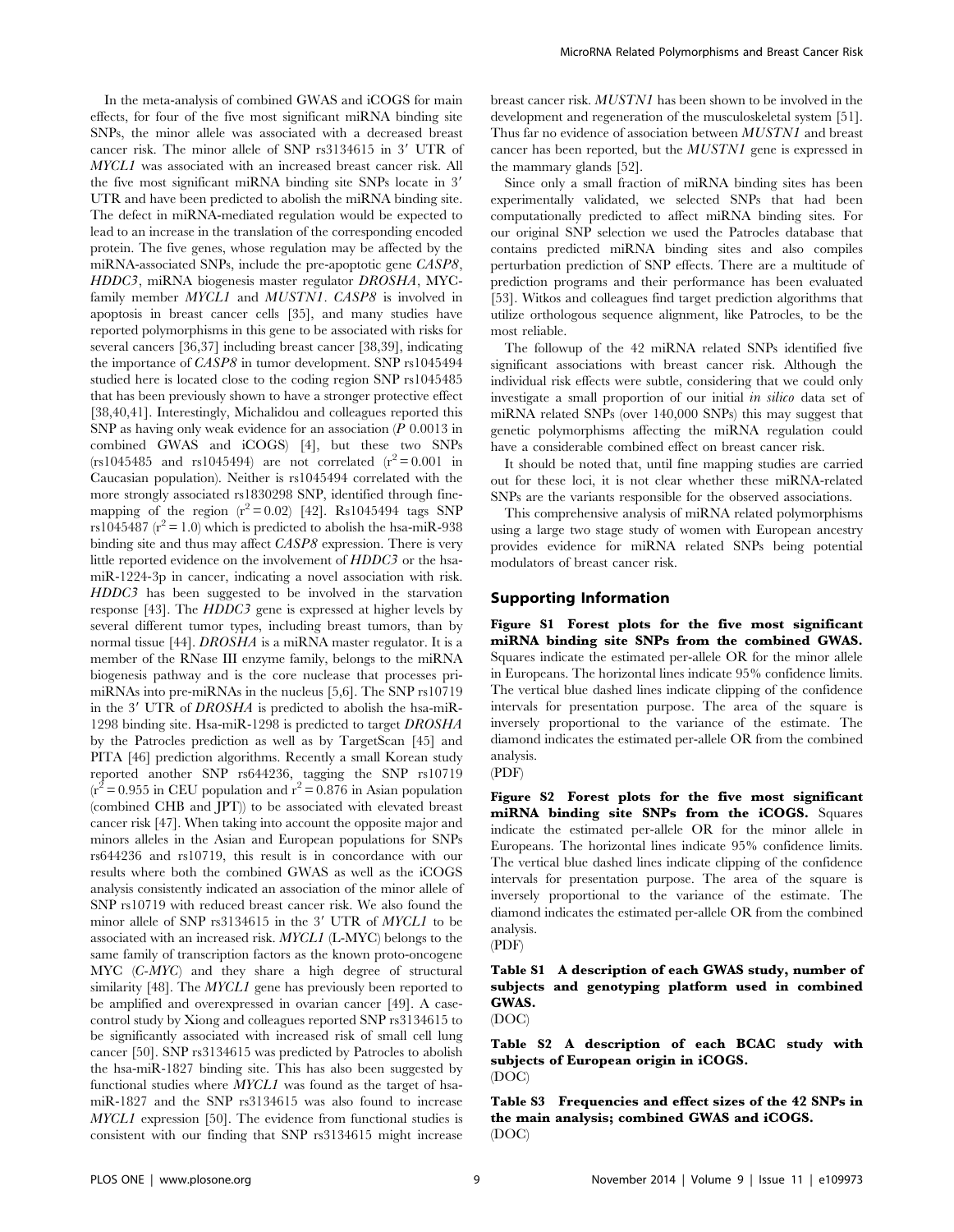Table S4 Results for SNPs in the GWAS and iCOGS separately and combined GWAS+iCOGS analysis for ER negative subgroup. (DOC)

Table S5 Results for SNPs in the GWAS and iCOGS separately and combined GWAS+iCOGS analysis for ER positive subgroup. (DOC)

Table S6 Results for SNPs in the GWAS and iCOGS separately and combined GWAS+iCOGS analysis for cases less than 50 years at diagnosis. (DOC)

#### Acknowledgments

We thank all the individuals who took part in these studies and all the researchers, study staff, clinicians and other health care providers, technicians and administrative staff who have enabled this work to be carried out. The HEBCS thanks Dr. Karl von Smitten and RN Irja Erkkilä for their help with the HEBCS data and samples. The **ABCFS** thanks Maggie Angelakos, Judi Maskiell and Gillian Dite. The OFBCR thanks Teresa Selander, Nayana Weerasooriya and Gord Glendon. The ABCS would like to acknowledge Ellen van der Schoot for DNA of controls. The BBCC thanks Silke Landrith, Sonja Oeser, Matthias Rübner. The BBCS thanks Eileen Williams, Elaine Ryder-Mills and Kara Sargus. The BIGGS thanks Niall McInerney, Gabrielle Colleran, Andrew Rowan and Angela Jones. The BSUCH thanks Peter Bugert and the Medical Faculty, Mannheim. The CGPS thanks the staff and participants of the Copenhagen General Population Study, and Dorthe Uldall Andersen, Maria Birna Arnadottir, Anne Bank, Dorthe Kjeldgård Hansen for excellent technical assistance. The CNIO-BCS acknowledge the support of Nuria Álvarez, Daniel Herrero, Primitiva Menendez and the Human Genotyping-CEGEN Unit (CNIO). The DFBBCS thanks Margreet Ausems, Christi van Asperen, Senno Verhoef, and Rogier van Oldenburg for providing samples from their Clinical Genetic centers. We also thank Pascal Arp, Mila Jhamai, Marijn Verkerk, Lizbeth Herrera and Marjolein Peters for their help in creating the GWAS database, and Karol Estrada and Maksim V. Struchalin for their support in creation and analysis of imputed data. The authors are grateful to the study participants, the staff from the Rotterdam Study and the participating general practitioners and pharmacists. The ESTHER thanks Hartwig Ziegler, Sonja Wolf and Volker Hermann, Katja Butterbach. The GC-HBOC would like to thank the following persons for providing additional information and samples: Prof. Dr. Norbert Arnold, Dr. Sabine Preissler-Adams, Dr. Monika Mareeva-Varon, Dr. Dieter Niederacher, Prof. Dr. Brigitte Schlegelberger, Dr. Clemens Mül, Heide Hellebrand, and Stefanie Engert. The HMBCS thanks Peter Hillemanns, Hans Christiansen and Johann H. Karstens. The KBCP thanks Eija Myöhänen and Helena Kemiläinen. **kConFab/AOCS** wish to thank Heather Thorne, Eveline Niedermayr, all the kConFab research nurses and staff, the heads and staff of the Family Cancer Clinics, and the Clinical Follow Up Study for their contributions to this resource, and the many families who contribute to kConFab. The LMBC thanks Gilian Peuteman, Dominiek Smeets, Thomas Van Brussel and Kathleen Corthouts. The MARIE would like to thank Alina Vrieling, Katharina Buck, Ursula Eilber, Muhabbet Celik, and Sabine Behrens. The MBCSG thanks Siranoush Manoukian, Bernard Peissel and Daniela Zaffaroni of the Fondazione IRCCS Istituto Nazionale dei Tumori (INT); Bernardo Bonanni, Irene Feroce and Angela Maniscalco of the Istituto Europeo di Oncologia (IEO) and the personnel of the Cogentech Cancer Genetic Test Laboratory. The MTLGEBCS gratefully acknowledge the assistance of Lesley Richardson and Marie-Claire Goulet in conducting the study. We would like to thank Martine Tranchant (Cancer Genomics Laboratory, CHU de Québec Research Center), Marie-France Valois, Annie Turgeon and Lea Heguy (McGill University Health Center, Royal Victoria Hospital; McGill University) for DNA extraction, sample management and skillful technical assistance. J.S. is Chairholder of the Canada Research Chair in Oncogenetics. The OBCS thanks Meeri Otsukka and Kari Mononen. The ORIGO thanks E. Krol-Warmerdam, and J. Blom for patient accrual, administering questionnaires, and managing clinical information. The LUMC survival data were retrieved from the Leiden hospital-based cancer registry system (ONCDOC) with the help of Dr. J. Molenaar. The OSU thanks Robert Pilarksi and Charles Shapiro, who were instrumental in the formation of the OSU Breast Cancer Tissue Bank. We thank the Human Genetics Sample Bank for processing of samples. OSU Columbus area control specimens were provided by the Ohio State University's Human Genetics Sample Bank. The PBCS thanks Mark Sherman, Neonila Szeszenia-Dabrowska, Beata Peplonska, Witold Zatonski, Pei Chao and Michael Stagner. The RBCS thanks Petra Bos, Jannet Blom, Ellen Crepin, Anja Nieuwlaat, Annette Heemskerk and the Erasmus MC Family Cancer Clinic. The SBCS thanks Sue Higham, Ian Brock, Sabapathy Balasubramanian, Helen Cramp and Dan Connley. The SEARCH thanks the SEARCH and EPIC-Norfolk teams. The iCOGS study would not have been possible without the contributions of the following: Qin Wang (BCAC), Andrew Berchuck (OCAC), Rosalind A. Eeles, Ali Amin Al Olama, Zsofia Kote-Jarai, Sara Benlloch (PRACTICAL), Antonis Antoniou, Lesley McGuffog and Ken Offit (CIMBA), Andrew Lee, and Ed Dicks, Craig Luccarini and the staff of the Centre for Genetic Epidemiology Laboratory, Anna Gonzalez-Neira and the staff of the CNIO genotyping unit, Daniel C. Tessier, Francois Bacot, Daniel Vincent, Sylvie LaBoissière and Frederic Robidoux and the staff of the McGill University and Génome Québec Innovation Centre, and the staff of the Copenhagen DNA laboratory, and Julie M. Cunningham, Sharon A. Windebank, Christopher A. Hilker, Jeffrey Meyer and the staff of Mayo Clinic Genotyping Core Facility.

#### Consortia members

GENICA Network. Hiltrud Brauch, Wing-Yee Lo, Christina Justenhoven: Dr. Margarete Fischer-Bosch-Institute of Clinical Pharmacology, Stuttgart, and University of Tübingen, Germany. Yon-Dschun Ko, Christian Baisch: Department of Internal Medicine, Evangelische Kliniken Bonn gGmbH, Johanniter Krankenhaus, Bonn, Germany. Hans-Peter Fischer: Institute of Pathology, University of Bonn, Bonn, Germany. Ute Hamann: Molecular Genetics of Breast Cancer, Deutsches Krebsforschungszentrum (DKFZ), Heidelberg, Germany. Thomas Brüning, Beate Pesch, Sylvia Rabstein, Anne Lotz: Institute of the Ruhr University Bochum (IPA), Bochum, Germany. Volker Harth: Institute for Occupational Medicine and Maritime Medicine, University Medical Center Hamburg-Eppendorf, Germany.

kConFab Investigators. See [http://www.kconfab.org/Organisation/](http://www.kconfab.org/Organisation/Members.aspx) [Members.aspx](http://www.kconfab.org/Organisation/Members.aspx)

AOCS. See [http://www.aocstudy.org/org\\_coll.asp](http://www.aocstudy.org/org_coll.asp)

#### Author Contributions

Conceived and designed the experiments: HN DG GCT AC RLM DFE SK KM JCC AD MS MGC PH. Performed the experiments: SK DG KM RLM DFE. Analyzed the data: SK DG KM RLM HN DFE. Contributed reagents/materials/analysis tools: SK HN DG KM GCT AC RLM PDPP UH MKS A. Meindl RW TH CB K. Aaltonen GGG DFE PAF MJH ILA H. Brauch QW EJS H. Brenner AKD MSG FL TAM K. Aittomäki J. Liu PH AI KH J. Li KC JCC RH AR PS DFJ OF JP IdSS NJ LG ZA JLH HT M. Bui EM DFS MCS CA J. Stone HMH MAA RBvdL A. Mannermaa RKS BMM PL CT NR SJC DJH SSC MWRR AB LJVV FBH MGS ABE MWB SEB BGN SFN HF PMZ JIAP J. Benitez CAH BEH FS LLM AMD MS RL J. Brown FJC XW CV JEO DL MM RP MRC PG TT PLP C. Mulot FM A. Schneeweiss C. Sohn BB IT MJK NM JAK ST AMM NVB NNA TD HAC HD ME MGC JF J. Lissowska LB PD RAEMT C. Seynaeve CJvA VNK SS AET CBA DY AL SM PR PP M. Barile PM JWMM JMC A. Jager A. Jakubowska J. Lubinski KJB KD C. McLean TB YDK VA C. Stegmaier A. Swerdlow AA NO MJ J. Simard MD KP AJV MG VK MKB JD VMK JMH kConFab Investigators Australian Ovarian Cancer Study Group The GENICA Network. Wrote the paper: SK HN RLM AC. Provided critical review of the manuscript: SK HN DG KM GCT AC RLM PDPP UH MKS A. Meindl RW TH CB K. Aaltonen GGG DFE PAF MJH ILA H. Brauch QW EJS H. Brenner AKD MSG FL TAM K. Aittomäki J. Liu PH AI KH J. Li KC JCC RH AR PS DFJ OF JP IdSS NJ LG ZA JLH HT M. Bui EM DFS MCS CA J. Stone HMH MAA RBvdL A. Mannermaa RKS BMM PL CT NR SJC DJH SSC MWRR AB LJVV FBH MGS ABE MWB SEB BGN SFN HF PMZ JIAP J. Benitez CAH BEH FS LLM AMD MS RL J. Brown FJC XW CV JEO DL MM RP MRC PG TT PLP C. Mulot FM A. Schneeweiss C. Sohn BB IT MJK NM JAK ST AMM NVB NNA TD HAC HD ME MGC JF J. Lissowska LB PD RAEMT C. Seynaeve CJvA VNK SS AET CBA DY AL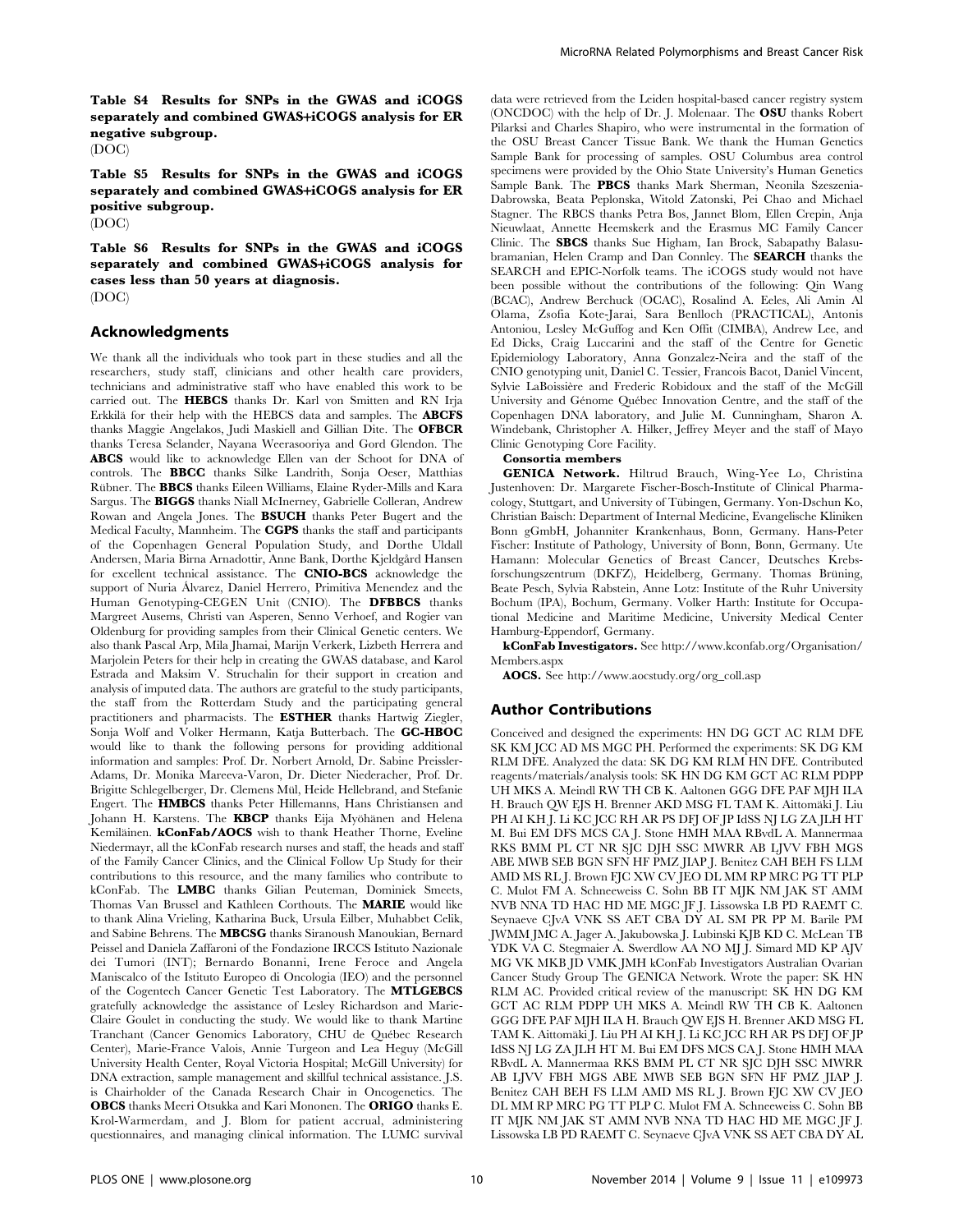SM PR PP M. Barile PM JWMM JMC A. Jager A. Jakubowska J. Lubinski KJB KD C. McLean TB YDK VA C. Stegmaier A. Swerdlow AA NO MJ J. Simard MD KP AJV MG VK MKB JD VMK JMH kConFab Investigators Australian Ovarian Cancer Study Group The GENICA Network. Approved the final version of the manuscript: SK HN DG KM GCT AC RLM PDPP UH MKS A. Meindl RW TH CB K. Aaltonen GGG DFE PAF MJH ILA H. Brauch QW EJS H. Brenner AKD MSG FL TAM K. Aittomäki J. Liu PH AI KH J. Li KC JCC RH AR PS DFJ OF JP IdSS NJ LG ZA JLH HT M. Bui EM DFS MCS CA J. Stone HMH MAA RBvdL A. Mannermaa RKS BMM PL CT NR SJC DJH SSC MWRR

#### References

- 1. Jemal A, Bray F, Center MM, Ferlay J, Ward E, et al. (2011) Global cancer statistics. CA Cancer J Clin 61: 69–90.
- 2. Lichtenstein P, Holm NV, Verkasalo PK, Iliadou A, Kaprio J, et al. (2000) Environmental and heritable factors in the causation of cancer—analyses of cohorts of twins from Sweden, Denmark, and Finland. N Engl J Med 343: 78– 85.
- 3. Ghoussaini M, Fletcher O, Michailidou K, Turnbull C, Schmidt MK, et al. (2012) Genome-wide association analysis identifies three new breast cancer susceptibility loci. Nat Genet 44: 312–318.
- 4. Michailidou K, Hall P, Gonzalez-Neira A, Ghoussaini M, Dennis J, et al. (2013) Large-scale genotyping identifies 41 new loci associated with breast cancer risk. Nat Genet 45: 353–361, 361e351–352.
- 5. Denli AM, Tops BB, Plasterk RH, Ketting RF, Hannon GJ (2004) Processing of primary microRNAs by the Microprocessor complex. Nature 432: 231–235.
- 6. Lee Y, Ahn C, Han J, Choi H, Kim J, et al. (2003) The nuclear RNase III Drosha initiates microRNA processing. Nature 425: 415–419.
- 7. Hutvagner G, McLachlan J, Pasquinelli AE, Balint E, Tuschl T, et al. (2001) A cellular function for the RNA-interference enzyme Dicer in the maturation of the let-7 small temporal RNA. Science 293: 834–838.
- 8. Sosio M, Kloosterman H, Bianchi A, de Vreugd P, Dijkhuizen L, et al. (2004) Organization of the teicoplanin gene cluster in Actinoplanes teichomyceticus. Microbiology 150: 95–102.
- 9. Filipowicz W, Bhattacharyya SN, Sonenberg N (2008) Mechanisms of posttranscriptional regulation by microRNAs: are the answers in sight? Nat Rev Genet 9: 102–114.
- 10. Shukla GC, Singh J, Barik S (2011) MicroRNAs: Processing, Maturation, Target Recognition and Regulatory Functions. Mol Cell Pharmacol 3: 83–92.
- 11. Krol J, Loedige I, Filipowicz W (2010) The widespread regulation of microRNA biogenesis, function and decay. Nat Rev Genet 11: 597–610.
- 12. Zhong X, Coukos G, Zhang L (2012) miRNAs in human cancer. Methods Mol Biol 822: 295–306.
- 13. Friedman RC, Farh KK, Burge CB, Bartel DP (2009) Most mammalian mRNAs are conserved targets of microRNAs. Genome Res 19: 92–105.
- 14. Farazi TA, Hoell JI, Morozov P, Tuschl T (2013) MicroRNAs in Human Cancer. Adv Exp Med Biol 774: 1–20.
- 15. Wang X, Chen X, Wang R, Xiao P, Xu Z, et al. (2013) microRNA-200c modulates the epithelial-to-mesenchymal transition in human renal cell carcinoma metastasis. Oncol Rep 30: 643–650.
- 16. Liang Z, Wu H, Xia J, Li Y, Zhang Y, et al. (2010) Involvement of miR-326 in chemotherapy resistance of breast cancer through modulating expression of multidrug resistance-associated protein 1. Biochem Pharmacol 79: 817–824.
- 17. Volinia S, Croce CM (2013) Prognostic microRNA/mRNA signature from the integrated analysis of patients with invasive breast cancer. Proc Natl Acad Sci U S A 110: 7413–7417.
- 18. Guo L, Zhao Y, Yang S, Cai M, Wu Q, et al. (2012) Genome-wide screen for aberrantly expressed miRNAs reveals miRNA profile signature in breast cancer. Mol Biol Rep.
- 19. (2012) Comprehensive molecular portraits of human breast tumours. Nature 490: 61–70.
- 20. Landi D, Gemignani F, Naccarati A, Pardini B, Vodicka P, et al. (2008) Polymorphisms within micro-RNA-binding sites and risk of sporadic colorectal cancer. Carcinogenesis 29: 579–584.
- 21. Song F, Zheng H, Liu B, Wei S, Dai H, et al. (2009) An miR-502-binding site single-nucleotide polymorphism in the 3'-untranslated region of the SET8 gene is associated with early age of breast cancer onset. Clin Cancer Res 15: 6292– 6300.
- 22. Kontorovich T, Levy A, Korostishevsky M, Nir U, Friedman E (2010) Single nucleotide polymorphisms in miRNA binding sites and miRNA genes as breast/ ovarian cancer risk modifiers in Jewish high-risk women. Int J Cancer 127: 589– 597.
- 23. Nicoloso MS, Sun H, Spizzo R, Kim H, Wickramasinghe P, et al. (2010) Singlenucleotide polymorphisms inside microRNA target sites influence tumor susceptibility. Cancer Res 70: 2789–2798.
- 24. Hiard S, Charlier C, Coppieters W, Georges M, Baurain D (2010) Patrocles: a database of polymorphic miRNA-mediated gene regulation in vertebrates. Nucleic Acids Res 38: D640–651.
- 25. Dite GS, Jenkins MA, Southey MC, Hocking JS, Giles GG, et al. (2003) Familial risks, early-onset breast cancer, and BRCA1 and BRCA2 germline mutations. J Natl Cancer Inst 95: 448–457.

AB LJVV FBH MGS ABE MWB SEB BGN SFN HF PMZ JIAP J. Benitez CAH BEH FS LLM AMD MS RL J. Brown FJC XW CV JEO DL MM RP MRC PG TT PLP C. Mulot FM A. Schneeweiss C. Sohn BB IT MJK NM JAK ST AMM NVB NNA TD HAC HD ME MGC JF J. Lissowska LB PD RAEMT C. Seynaeve CJvA VNK SS AET CBA DY AL SM PR PP M. Barile PM JWMM JMC A. Jager A. Jakubowska J. Lubinski KJB KD C. McLean TB YDK VA C. Stegmaier A. Swerdlow AA NO MJ J. Simard MD KP AJV MG VK MKB JD VMK JMH kConFab Investigators Australian Ovarian Cancer Study Group The GENICA Network. Administrative technical or material support: MKB JD MS RL.

- 26. Fletcher O, Johnson N, Palles C, dos Santos Silva I, McCormack V, et al. (2006) Inconsistent association between the STK15 F31I genetic polymorphism and breast cancer risk. J Natl Cancer Inst 98: 1014–1018.
- 27. Hunter DJ, Kraft P, Jacobs KB, Cox DG, Yeager M, et al. (2007) A genomewide association study identifies alleles in FGFR2 associated with risk of sporadic postmenopausal breast cancer. Nat Genet 39: 870–874.
- 28. Frank B, Hemminki K, Wappenschmidt B, Meindl A, Klaes R, et al. (2006) Association of the CASP10 V410I variant with reduced familial breast cancer risk and interaction with the CASP8 D302H variant. Carcinogenesis 27: 606– 609.
- 29. Flesch-Janys D, Slanger T, Mutschelknauss E, Kropp S, Obi N, et al. (2008) Risk of different histological types of postmenopausal breast cancer by type and regimen of menopausal hormone therapy. Int J Cancer 123: 933–941.
- 30. Li J, Humphreys K, Heikkinen T, Aittomaki K, Blomqvist C, et al. (2011) A combined analysis of genome-wide association studies in breast cancer. Breast Cancer Res Treat 126: 717–727.
- 31. Leu M, Humphreys K, Surakka I, Rehnberg E, Muilu J, et al. (2010) NordicDB: a Nordic pool and portal for genome-wide control data. Eur J Hum Genet 18: 1322–1326.
- 32. Turnbull C, Ahmed S, Morrison J, Pernet D, Renwick A, et al. (2010) Genomewide association study identifies five new breast cancer susceptibility loci. Nat Genet 42: 504–507.
- 33. Easton DF, Pooley KA, Dunning AM, Pharoah PD, Thompson D, et al. (2007) Genome-wide association study identifies novel breast cancer susceptibility loci. Nature 447: 1087–1093.
- 34. Liang D, Meyer L, Chang DW, Lin J, Pu X, et al. (2010) Genetic variants in MicroRNA biosynthesis pathways and binding sites modify ovarian cancer risk, survival, and treatment response. Cancer Res 70: 9765–9776.
- 35. Ruiz-Ruiz C, Munoz-Pinedo C, Lopez-Rivas A (2000) Interferon-gamma treatment elevates caspase-8 expression and sensitizes human breast tumor cells to a death receptor-induced mitochondria-operated apoptotic program. Cancer Res 60: 5673–5680.
- 36. Barrett JH, Iles MM, Harland M, Taylor JC, Aitken JF, et al. (2011) Genomewide association study identifies three new melanoma susceptibility loci. Nat Genet 43: 1108–1113.
- 37. de Martino M, Haitel A, Schatzl G, Klingler HC, Klatte T (2013) The CASP8 652 6N Insertion/Deletion Promoter Polymorphism Is Associated with Renal Cell Carcinoma Risk and Metastasis. J Urol.
- 38. Cox A, Dunning AM, Garcia-Closas M, Balasubramanian S, Reed MW, et al. (2007) A common coding variant in CASP8 is associated with breast cancer risk. Nat Genet 39: 352–358.
- 39. Peng S, Lu B, Ruan W, Zhu Y, Sheng H, et al. (2011) Genetic polymorphisms and breast cancer risk: evidence from meta-analyses, pooled analyses, and genome-wide association studies. Breast Cancer Res Treat 127: 309–324.
- 40. MacPherson G, Healey CS, Teare MD, Balasubramanian SP, Reed MW, et al. (2004) Association of a common variant of the CASP8 gene with reduced risk of breast cancer. J Natl Cancer Inst 96: 1866–1869.
- 41. Frank B, Bermejo JL, Hemminki K, Klaes R, Bugert P, et al. (2005) Re: Association of a common variant of the CASP8 gene with reduced risk of breast cancer. J Natl Cancer Inst 97: 1012; author reply 1012–1013.
- 42. Lin WY, Camp NJ, Ghoussaini M, Beesley J, Michailidou K, et al. (2014) Identification and characterization of novel associations in the CASP8/ ALS2CR12 region on chromosome 2 with breast cancer risk. Hum Mol Genet.
- 43. Sun D, Lee G, Lee JH, Kim HY, Rhee HW, et al. (2010) A metazoan ortholog of SpoT hydrolyzes ppGpp and functions in starvation responses. Nat Struct Mol Biol 17: 1188–1194.
- 44. Kilpinen S, Autio R, Ojala K, Iljin K, Bucher E, et al. (2008) Systematic bioinformatic analysis of expression levels of 17,330 human genes across 9,783 samples from 175 types of healthy and pathological tissues. Genome Biol 9: R139.
- 45. Lewis BP, Burge CB, Bartel DP (2005) Conserved seed pairing, often flanked by adenosines, indicates that thousands of human genes are microRNA targets. Cell 120: 15–20.
- 46. Kertesz M, Iovino N, Unnerstall U, Gaul U, Segal E (2007) The role of site accessibility in microRNA target recognition. Nat Genet 39: 1278–1284.
- 47. Sung H, Lee KM, Choi JY, Han S, Lee JY, et al. (2011) Common genetic polymorphisms of microRNA biogenesis pathway genes and risk of breast cancer: a case-control study in Korea. Breast Cancer Res Treat 130: 939–951.